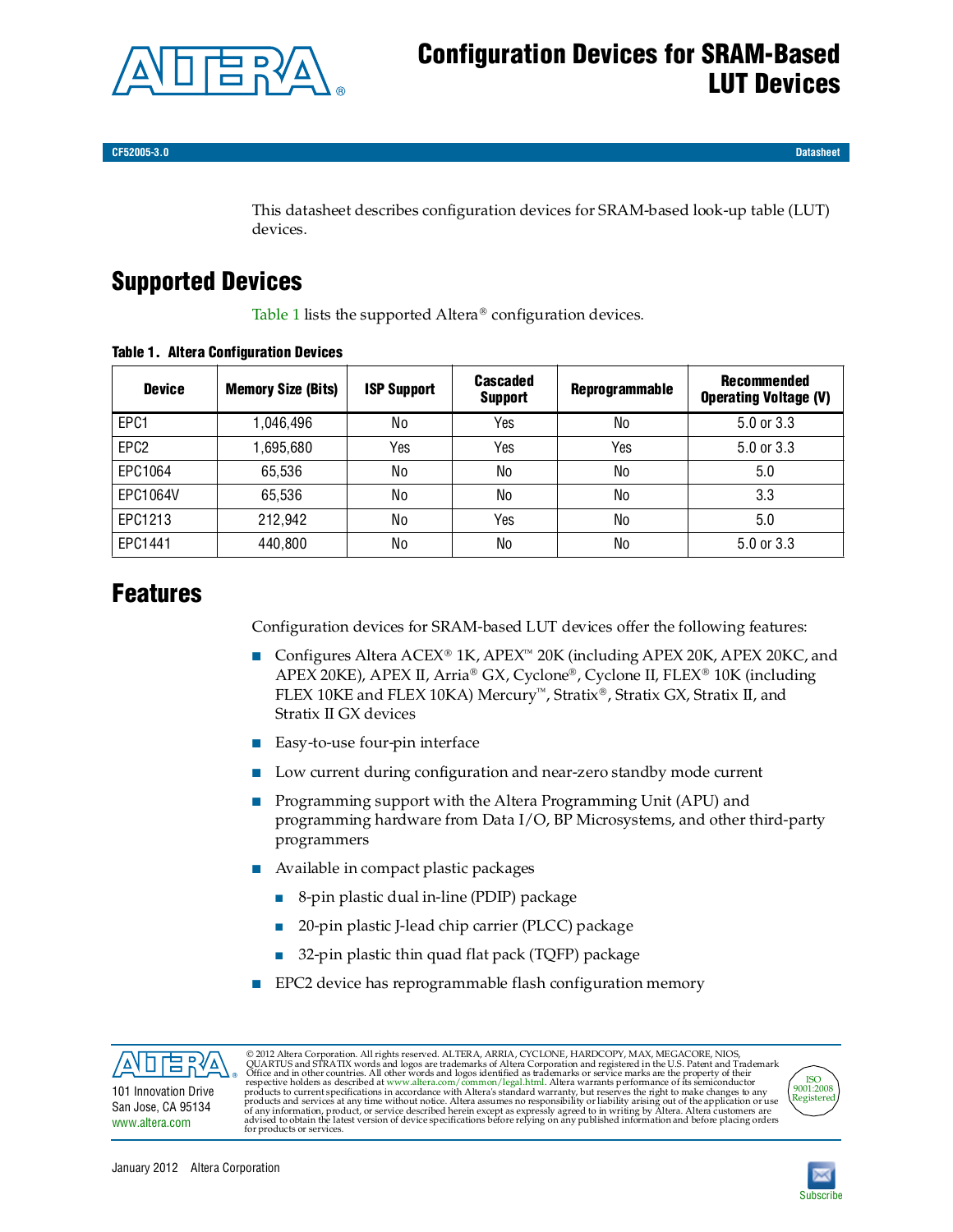- 5.0-V and 3.3-V in-system programmability (ISP) through the built-in IEEE Std. 1149.1 JTAG interface
- Built-in JTAG boundary-scan test (BST) circuitry compliant with IEEE Std. 1149.1
- Supports programming through Serial Vector Format File (**.svf**), Jam<sup>™</sup> Standard Test and Programming Language (STAPL) Format File (**.jam**), JAM Byte Code File  $(i)$ jbc), and the Quartus<sup>®</sup> II and MAX+PLUS<sup>®</sup> II softwares using the USB-Blaster<sup>™</sup>, MasterBlaster<sup>™</sup>, ByteBlaster<sup>™</sup> II, EthernetBlaster, or ByteBlasterMV<sup>™</sup> download cable
- Supports programming through Programmer Object File (**.pof**) for EPC1 and EPC1441 devices
- *n*INIT\_CONF pin allows INIT\_CONF JTAG instruction to begin FPGA configuration
- **For more information about enhanced configuration (EPC) devices, refer to the** *[Enhanced Configuration \(EPC\) Devices Datasheet](http://www.altera.com/literature/hb/cfg/cfg_cf52001.pdf)*.
- **for more information about serial configuration (EPCS) devices, refer to the** *Serial* **<b>devices** *[Configuration \(EPCS\) Devices Datasheet](http://www.altera.com/literature/hb/cfg/cyc_c51014.pdf)*.

# **Functional Description**

With SRAM-based devices, configuration data must be reloaded each time the device powers up, the system initializes, or when new configuration data is needed. Altera configuration devices store configuration data for SRAM-based ACEX 1K, APEX 20K, APEX II, Arria GX, Cyclone, Cyclone II, FLEX 10K, FLEX 6000, Mercury, Stratix, Stratix GX, Stratix II, and Stratix II GX devices.

[Table 2](#page-1-0) lists the supported configuration devices required to configure the ACEX 1K, APEX 20K, APEX 20KC, APEX 20KE, APEX II, Cyclone, Cyclone II, FLEX 10K, FLEX 10KA, FLEX 10KE, FLEX 6000/A, FLEX 8000A, Mercury, Stratix, Stratix GX, or Stratix II device.

| <b>Device Family</b> | <b>Device</b> | Data Size (Bits)<br>[1] | <b>EPC1064 or</b><br><b>EPC1064V</b> | <b>EPC1213</b> | <b>EPC1441</b> | EPC1 | EPC <sub>2</sub> |
|----------------------|---------------|-------------------------|--------------------------------------|----------------|----------------|------|------------------|
|                      | EP1K10        | 159,160                 |                                      |                |                |      |                  |
| ACEX 1K              | EP1K30        | 473,720                 |                                      |                |                |      |                  |
|                      | EP1K50        | 784,184                 |                                      |                |                |      |                  |
|                      | EP1K100       | 1,335,720               |                                      |                |                |      |                  |
|                      | EP20K100      | 993,360                 |                                      |                |                |      |                  |
| APEX 20K             | EP20K200      | 1,950,800               |                                      |                |                |      | 2                |
|                      | EP20K400      | 3,880,720               |                                      |                |                |      | 3                |
|                      | EP20K200C     | 1,968,016               |                                      |                |                |      | 2                |
| APEX 20KC            | EP20K400C     | 3,909,776               |                                      |                |                |      | 3                |
|                      | EP20K600C     | 5,673,936               |                                      |                |                |      | 4                |
|                      | EP20K1000C    | 8,960,016               |                                      |                |                |      | 6                |

<span id="page-1-0"></span>**Table 2. Supported Configuration Devices (Part 1 of 4)**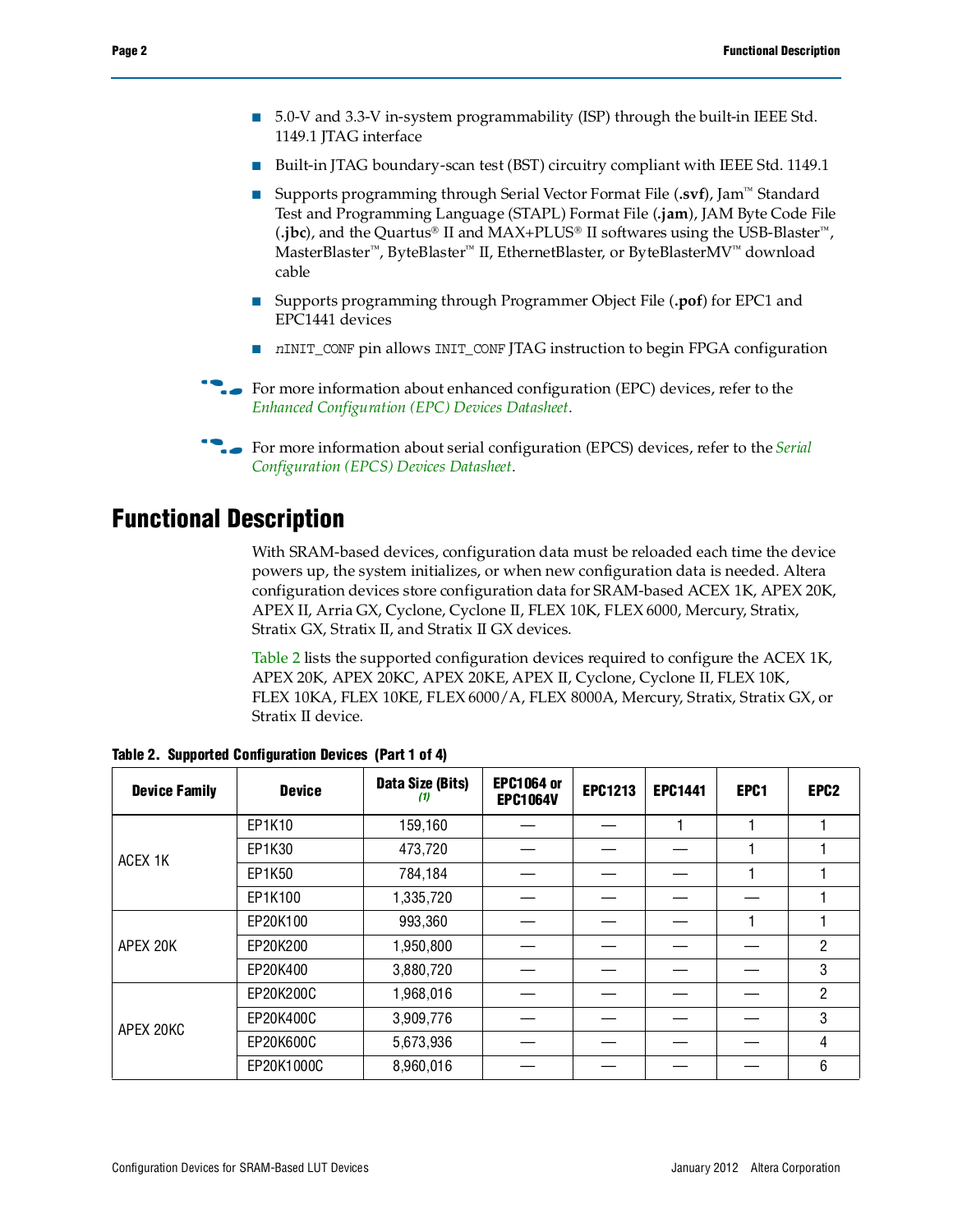### **Table 2. Supported Configuration Devices (Part 2 of 4)**

| <b>Device Family</b> | <b>Device</b> | Data Size (Bits)<br>(1) | <b>EPC1064 or</b><br><b>EPC1064V</b> | <b>EPC1213</b>                 | <b>EPC1441</b>           | EPC1                              | EPC <sub>2</sub> |
|----------------------|---------------|-------------------------|--------------------------------------|--------------------------------|--------------------------|-----------------------------------|------------------|
| APEX 20KE            | EP20K30E      | 354,832                 | $\qquad \qquad$                      | $\qquad \qquad$                | $\mathbf{1}$             | 1                                 | $\mathbf{1}$     |
|                      | EP20K60E      | 648,016                 | $\qquad \qquad$                      | $\qquad \qquad$                | $\overline{\phantom{0}}$ | 1                                 | 1                |
|                      | EP20K100E     | 1,008,016               |                                      |                                |                          | 1                                 | $\mathbf{1}$     |
|                      | EP20K160E     | 1,524,016               |                                      | $\overline{\phantom{0}}$       |                          |                                   | $\mathbf{1}$     |
|                      | EP20K200E     | 1,968,016               |                                      |                                |                          |                                   | $\overline{2}$   |
|                      | EP20K300E     | 2,741,616               |                                      |                                |                          |                                   | $\overline{2}$   |
|                      | EP20K400E     | 3,909,776               |                                      |                                |                          |                                   | $\mathbf{3}$     |
|                      | EP20K600E     | 5,673,936               |                                      |                                |                          |                                   | $\overline{4}$   |
|                      | EP20K1000E    | 8,960,016               |                                      | $\overline{\phantom{0}}$       | —                        |                                   | 6                |
|                      | EP20K1500E    | 12,042,256              |                                      |                                |                          |                                   | 8                |
|                      | EP2A15        | 1,168,688               | —                                    | —                              |                          | —                                 | $\mathbf 3$      |
| APEX II              | EP2A25        | 1,646,544               |                                      |                                |                          |                                   | $\overline{4}$   |
|                      | EP2A40        | 2,543,016               |                                      |                                |                          |                                   | 6                |
|                      | EP2A70        | 4,483,064               | $\overline{\phantom{m}}$             | $\qquad \qquad$                | $\overline{\phantom{0}}$ | $\overbrace{\phantom{123221111}}$ | 11               |
|                      | EP1C3         | 627,376                 |                                      |                                | $\overline{\phantom{0}}$ | $\mathbf{1}$                      | $\mathbf{1}$     |
|                      | <b>EP1C4</b>  | 925,000                 |                                      | $\qquad \qquad$                |                          | $\mathbf{1}$                      | $\mathbf{1}$     |
| Cyclone              | EP1C6         | 1,167,216               |                                      |                                |                          | $1$ (2)                           | $\mathbf{1}$     |
|                      | EP1C12        | 2,326,528               | —                                    | —                              |                          |                                   | $1^{(2)}$        |
|                      | EP1C20        | 3,559,608               | $\qquad \qquad$                      | $\qquad \qquad \longleftarrow$ |                          |                                   | 2(2)             |
|                      | <b>EP2C5</b>  | 1,265,792               |                                      |                                |                          |                                   | 1                |
|                      | EP2C8         | 1,983,536               | —                                    | —                              |                          | —                                 | $\overline{2}$   |
| Cyclone II           | EP2C20        | 3,892,496               |                                      |                                |                          |                                   | 3                |
|                      | EP2C35        | 6,848,608               |                                      |                                |                          |                                   | $\sqrt{5}$       |
|                      | EP2C50        | 9,951,104               | —                                    |                                |                          |                                   | $6\phantom{1}$   |
|                      | EP2C70        | 14,319,216              | $\equiv$                             | $\overline{\phantom{0}}$       | $\overline{\phantom{a}}$ |                                   | $\boldsymbol{9}$ |
|                      | EPF10K10      | 118,000                 |                                      | $\qquad \qquad$                | $\mathbf{1}$             | 1                                 | 1                |
|                      | EPF10K20      | 231,000                 |                                      |                                | $\mathbf{1}$             | $\mathbf{1}$                      | $\mathbf{1}$     |
|                      | EPF10K30      | 376,000                 |                                      |                                | $\mathbf{1}$             | 1                                 | 1                |
| FLEX 10K             | EPF10K40      | 498,000                 |                                      |                                |                          | 1                                 | 1                |
|                      | EPF10K50      | 621,000                 |                                      |                                |                          | 1                                 | 1                |
|                      | EPF10K70      | 892,000                 | —                                    | $\overline{\phantom{0}}$       |                          | $\mathbf{1}$                      | 1                |
|                      | EPF10K100     | 1,200,000               |                                      |                                |                          |                                   | 1                |
|                      | EPF10K10A     | 120,000                 |                                      |                                | $\mathbf{1}$             | 1                                 | 1                |
|                      | EPF10K30A     | 406,000                 |                                      |                                | $\mathbf{1}$             | 1                                 | $\mathbf{1}$     |
| FLEX 10KA            | EPF10K50V     | 621,000                 |                                      |                                |                          | 1                                 | 1                |
|                      | EPF10K100A    | 1,200,000               |                                      |                                |                          |                                   | 1                |
|                      | EPF10K130V    | 1,600,000               |                                      |                                |                          |                                   | $\mathbf{1}$     |
|                      | EPF10K250A    | 3,300,000               |                                      |                                |                          |                                   | $\overline{2}$   |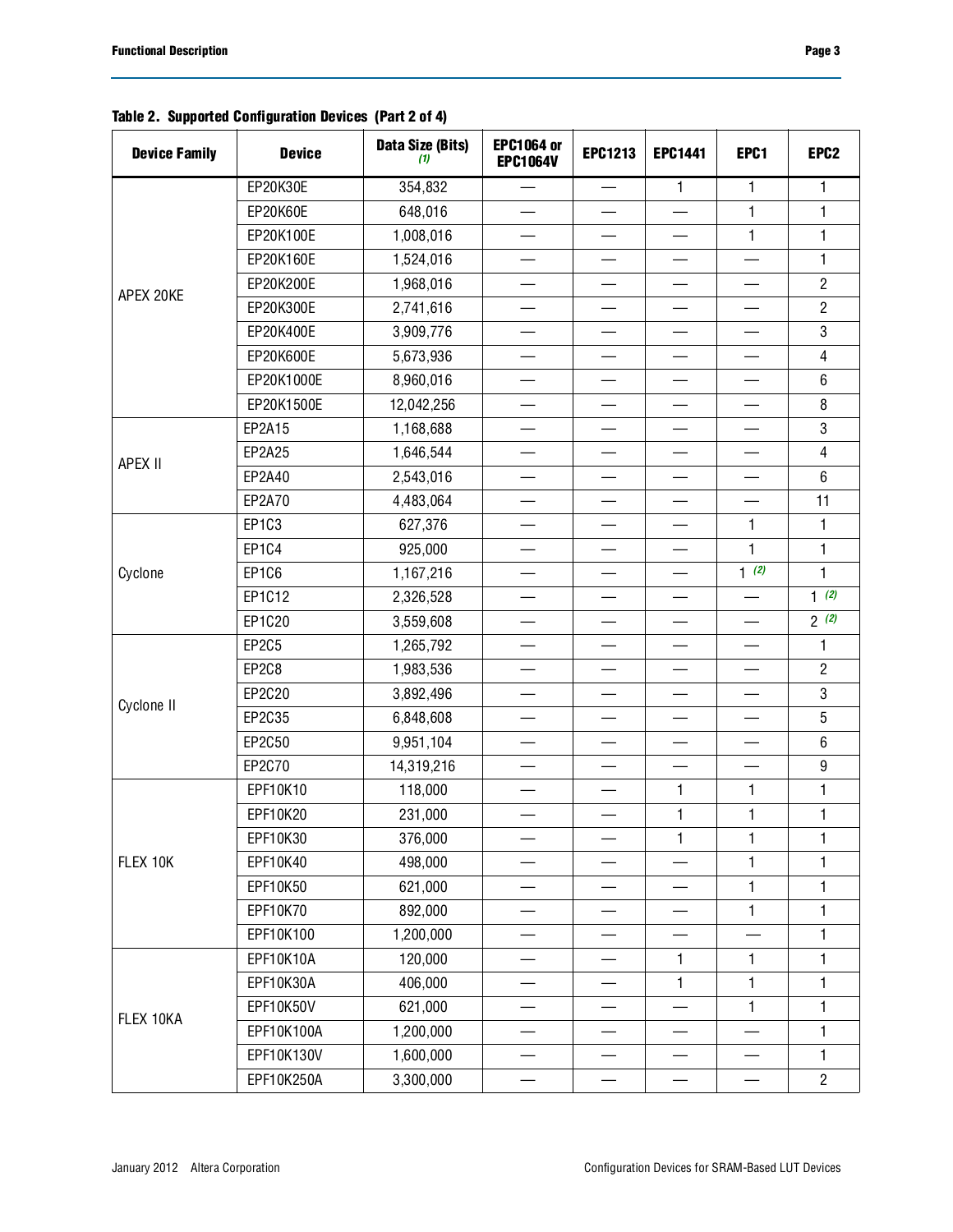| <b>Device Family</b> | <b>Device</b>                  | Data Size (Bits)<br>(1) | <b>EPC1064 or</b><br><b>EPC1064V</b> | <b>EPC1213</b>           | <b>EPC1441</b>           | EPC1                     | EPC <sub>2</sub>  |
|----------------------|--------------------------------|-------------------------|--------------------------------------|--------------------------|--------------------------|--------------------------|-------------------|
|                      | EPF10K30E                      | 473,720                 | $\qquad \qquad$                      | $\overline{\phantom{0}}$ |                          | $\mathbf{1}$             | 1                 |
|                      | EPF10K50E                      | 784,184                 |                                      |                          |                          | $\mathbf{1}$             | $\mathbf{1}$      |
|                      | <b>EPF10K50S</b>               | 784,184                 |                                      |                          |                          | $\mathbf{1}$             | $\mathbf{1}$      |
|                      | EPF10K100B                     | 1,200,000               |                                      |                          |                          |                          | $\mathbf{1}$      |
| FLEX 10KE            | EPF10K100E                     | 1,335,720               |                                      |                          |                          |                          | $\mathbf{1}$      |
|                      | EPF10K130E                     | 1,838,360               |                                      |                          |                          |                          | $\overline{2}$    |
|                      | EPF10K200E                     | 2,756,296               |                                      |                          |                          |                          | $\overline{2}$    |
|                      | EPF10K200S                     | 2,756,296               |                                      |                          |                          |                          | $\overline{2}$    |
|                      | EPF6010A                       | 260,000                 |                                      | $\overline{\phantom{0}}$ | $\mathbf{1}$             | $\mathbf{1}$             |                   |
| <b>FLEX 6000/A</b>   | EPF6016(5.0 V)/<br>EPF6016A    | 260,000                 |                                      | $\overline{\phantom{0}}$ | 1                        | $\mathbf{1}$             |                   |
|                      | EPF6024A                       | 398,000                 |                                      |                          | $\mathbf{1}$             | $\mathbf{1}$             |                   |
|                      | EPF8282A /<br>EPF8282AV(3.3 V) | 40,000                  | $\mathbf{1}$                         | $\mathbf{1}$             | 1                        | $\mathbf{1}$             |                   |
|                      | EPF8452A                       | 64,000                  | $\mathbf{1}$                         | $\mathbf{1}$             | $\mathbf{1}$             | $\mathbf{1}$             |                   |
| <b>FLEX 8000A</b>    | EPF8636A                       | 96,000                  | $\overline{\phantom{0}}$             | $\mathbf{1}$             | 1                        | $\mathbf{1}$             |                   |
|                      | EPF8820A                       | 128,000                 |                                      | $\mathbf{1}$             | $\mathbf{1}$             | $\mathbf{1}$             |                   |
|                      | EPF81188A                      | 192,000                 |                                      | 1                        | $\mathbf{1}$             | 1                        |                   |
|                      | EPF81500A                      | 250,000                 |                                      |                          | 1                        | $\mathbf{1}$             |                   |
| Mercury              | EP1M120                        | 1,303,120               |                                      |                          |                          |                          | $\mathbf{1}$      |
|                      | EP1M350                        | 4,394,032               |                                      |                          |                          |                          | 3                 |
|                      | EP1S10                         | 3,534,640               |                                      |                          |                          |                          | $3\overline{(3)}$ |
|                      | EP1S20                         | 5,904,832               |                                      |                          |                          |                          | 4                 |
|                      | EP1S25                         | 7,894,144               |                                      | —                        |                          | $\overline{\phantom{0}}$ | 5                 |
| Stratix              | EP1S30                         | 10,379,368              |                                      |                          |                          |                          | $\overline{7}$    |
|                      | EP1S40                         | 12,389,632              | $\overline{\phantom{0}}$             | $\overline{\phantom{0}}$ |                          |                          | 8                 |
|                      | EP1S60                         | 17,543,968              |                                      |                          |                          |                          | 11                |
|                      | EP1S80                         | 23,834,032              |                                      |                          |                          |                          | 15                |
|                      | EP1SGX10                       | 3,534,640               |                                      |                          |                          |                          | 3                 |
| Stratix GX           | EP1SGX25                       | 7,894,144               |                                      |                          | $\overline{\phantom{0}}$ | $\qquad \qquad$          | 5                 |
|                      | EP1SGX40                       | 12,389,632              |                                      | $\overline{\phantom{0}}$ | $\overline{\phantom{0}}$ |                          | 8                 |

### **Table 2. Supported Configuration Devices (Part 3 of 4)**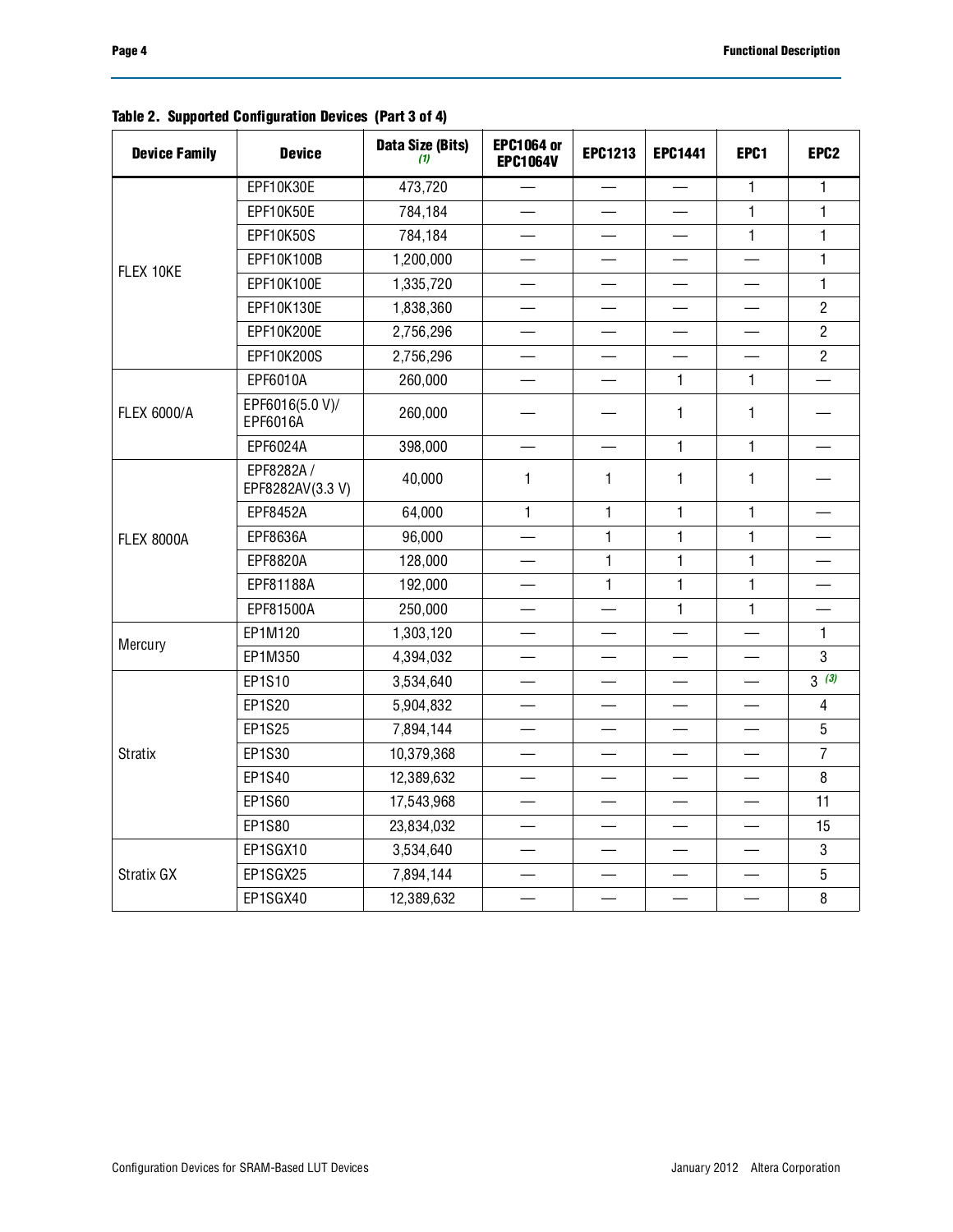| <b>Device Family</b> | <b>Device</b> | Data Size (Bits)<br>(1) | <b>EPC1064 or</b><br><b>EPC1064V</b> | <b>EPC1213</b> | <b>EPC1441</b> | EPC1 | EPC <sub>2</sub> |
|----------------------|---------------|-------------------------|--------------------------------------|----------------|----------------|------|------------------|
|                      | EP2S15        | 5,000,000               |                                      |                |                |      | 3                |
|                      | EP2S30        | 10,100,000              |                                      |                |                |      |                  |
| Stratix II           | EP2S60        | 17,100,000              |                                      |                |                |      | 11               |
|                      | EP2S90        | 27,500,000              |                                      |                |                |      | 17               |
|                      | EP2S130       | 39,600,000              |                                      |                |                |      | 24               |
|                      | EP2S180       | 52,400,000              |                                      |                |                |      | 31               |

#### **Table 2. Supported Configuration Devices (Part 4 of 4)**

**Notes to [Table 2:](#page-1-0)**

<span id="page-4-0"></span>(1) Raw Binary File (**.rbf**) were used to determine these sizes.

<span id="page-4-1"></span>(2) This number is calculated with the Cyclone series compression feature enabled.

<span id="page-4-2"></span>(3) EP1S10 ES devices requires four EPC2 devices.

[Figure 1](#page-4-3) shows the configuration device block diagram.

#### <span id="page-4-3"></span>**Figure 1. Configuration Device Block Diagram**



#### **FLEX 8000 Device Configuration Using an EPC1, EPC1441, EPC1213, EPC1064, or EPC1064V**



#### **Notes to [Figure 1:](#page-4-3)**

- (1) The EPC1441 devices do not support data cascading. The EPC1, EPC2, and EPC1213 devices support data cascading.
- (2) The OE pin is a bidirectional open-drain pin.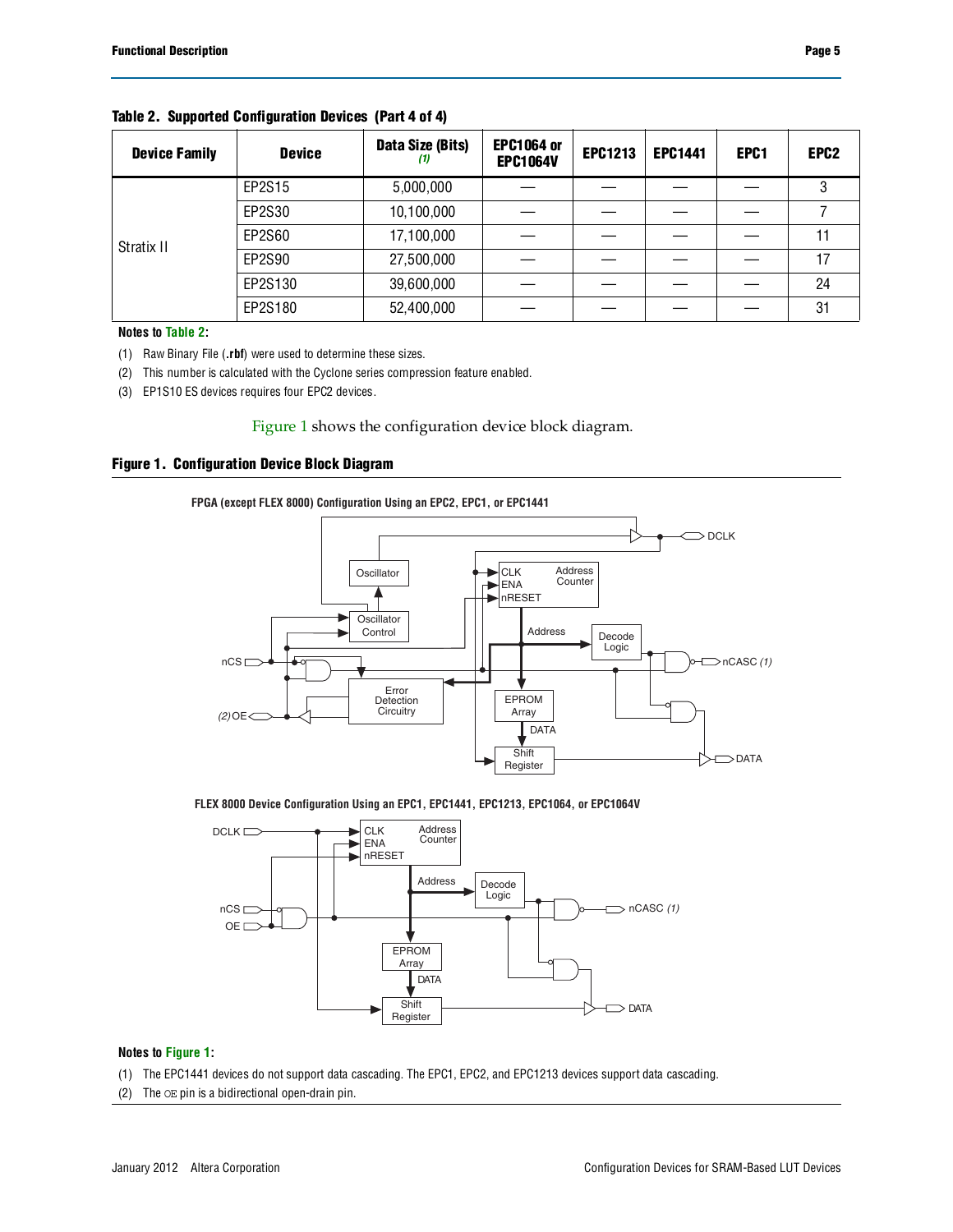## **Device Configuration**

The EPC1, EPC2, and EPC1441 devices store configuration data in its erasable programmable read-only memory (EPROM) array and serially clock data out using an internal oscillator. The OE, *n*CS, and DCLK pins supply the control signals for the address counter and the DATA output tri-state buffer. The configuration device sends a serial bitstream of configuration data to its DATA pin, which is routed to the DATA0 input of the FPGA.

The control signals for configuration devices, OE, *n*CS, and DCLK, interface directly with the FPGA control signals, *n*STATUS, CONF\_DONE, and DCLK. All Altera FPGAs can be configured by a configuration device without requiring an external intelligent controller.

**1 An EPC2 device cannot configure FLEX 8000 or FLEX 6000 devices. For configuration** devices that support FLEX 8000 or FLEX 6000 devices, refer to [Table 2](#page-1-0).

[Figure 2](#page-5-0) shows the basic configuration interface connections between the configuration device and the Altera FPGA.

<span id="page-5-0"></span>**Figure 2. Altera FPGA Configured Using an EPC1, EPC2, or EPC1441 Configuration Device** *[\(1\)](#page-5-1)*



#### **Notes to [Figure 2:](#page-5-0)**

- <span id="page-5-1"></span>(1) For more information about configuration interface connections, refer to the configuration chapter in the appropriate device handbook.
- (2) The *n*INIT\_CONF pin which is available on EPC2 devices has an internal pull-up resistor that is always active. This means an external pull-up resistor is not required on the *n*INIT\_CONF/*n*CONFIG line. The *n*INIT\_CONF pin does not need to be connected if its functionality is not used. If the *n*INIT\_CONF pin is not used or unavailable, *n*CONFIG must be pulled to V<sub>CC</sub> either directly or through a resistor.
- (3) EPC2 devices have internal programmable pull-up resistors on OE and *n*CS pins. If internal pull-up resistors are used, do not use external pull-up resistors on these pins. The internal pull-up resistors are set by default in the Quartus II software. To turn off the internal pull-up resistors, check the **Disable nCS and OE pull-ups on configuration device** option when you generate programming files.

The EPC2 device allows you to begin configuration of the FPGA using an additional pin, *n*INIT\_CONF. The *n*INIT\_CONF pin of the EPC2 device can be connected to the *n*CONFIG pin of the FPGA, which allows the INIT\_CONF JTAG instruction to begin FPGA configuration. The INIT\_CONF JTAG instruction causes the EPC2 device to drive the *n*INIT\_CONF pin low, which in turn pulls the *n*CONFIG pin low. Pulling the *n*CONFIG pin low on the FPGA will reset the device. When the JTAG state machine exits this state, the  $nINT\_CONF$  pin is released and pulled high by an internal  $1-k\Omega$  resistor, which in turn pulls the *n*CONFIG pin high to begin configuration. If you do not use the *n*INIT\_CONF pin, disconnect the *n*INIT\_CONF pin, and pull the *n*CONFIG pin of the FPGA to  $V_{CC}$  either directly or through a resistor.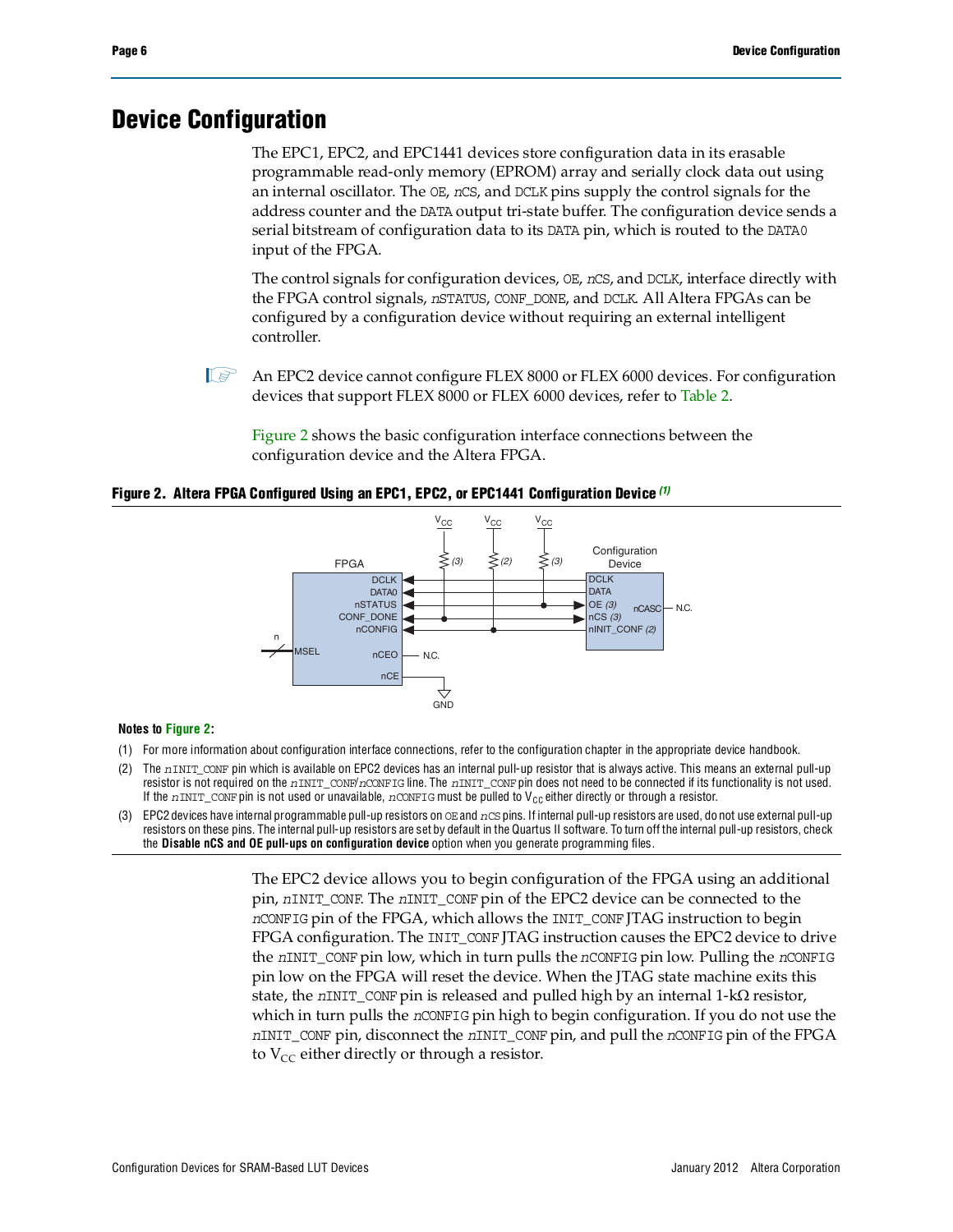The EPC2 device's OE and *n*CS pins have internal programmable pull-up resistors. If you use internal pull-up resistors, do not use external pull-up resistors on these pins. The internal pull-up resistors are set by default in the Quartus II software. To turn off the internal pull-up resistors, check the **Disable nCS and OE pull-ups on configuration device** option when you generate programming files.

The configuration device's OE and *n*CS pins control the tri-state buffer on its DATA output pin and enable the address counter and oscillator. When the OE pin is driven low, the configuration device resets the address counter and tri-states its DATA pin. The *n*CS pin controls the DATA output of the configuration device. If the *n*CS pin is held high after the OE reset pulse, the counter is disabled and the DATA output pin is tri-stated. If the *n*CS pin is driven low after the OE reset pulse, the counter and DATA output pin are enabled. When OE is driven low again, the address counter is reset and the DATA output pin is tri-stated, regardless of the state of the *n*CS pin.

If the FPGA's configuration data exceeds the capacity of a single EPC1 or EPC2 configuration device, you can cascade multiple EPC1 or EPC2 devices together. If multiple EPC1 or EPC2 devices are required, the *n*CASC and *n*CS pins provide handshaking between the configuration devices.

**IS EPC1441 and EPC1064/EPC1064V devices cannot be cascaded.** 

When configuring ACEX 1K, APEX 20K, APEX II, Arria GX, Cyclone, Cyclone II, FLEX 10K, Mercury, Stratix, Stratix GX, Stratix II, and Stratix II GX devices with cascaded EPC1 or EPC2 devices, the position of the EPC1 or EPC2 device in the chain determines its mode of operation. The first configuration device in the chain is the master, while subsequent configuration devices are slaves. The *n*INIT\_CONF pin of the EPC2 master device can be connected to the *n*CONFIG pin of the FPGAs, which allows the INIT\_CONF JTAG instruction to begin FPGA configuration. The *n*CS pin of the master configuration device is connected to the CONF\_DONE pin of the FPGAs, while its *n*CASC pin is connected to the *n*CS pin of the next slave configuration device in the chain. Additional EPC1 or EPC2 devices can be chained together by connecting the *n*CASC pin to the *n*CS pin of the next EPC1 or EPC2 slave device in the chain. The last device's *n*CS input comes from the previous device, while its *n*CASC pin is left floating. All other configuration pins, DCLK, DATA, and OE, are connected to every device in the chain.

For more information about configuration interface connections, including pull-up resistor values, supply voltages, and MSEL pin setting, refer to the configuration chapter in the appropriate device handbook.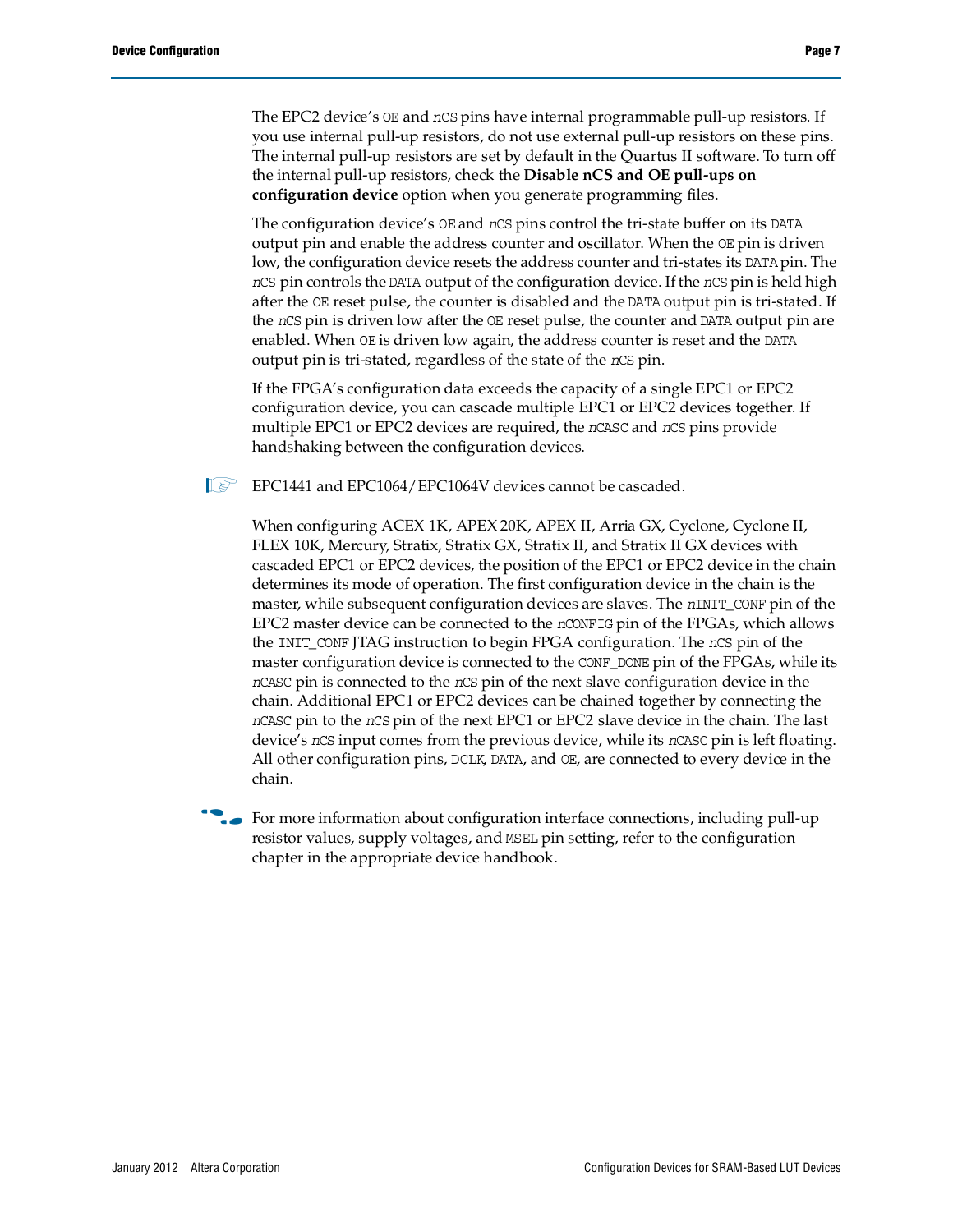[Figure 3](#page-7-0) shows the basic configuration interface connections between a configuration device chain and the Altera FPGA.



<span id="page-7-0"></span>

#### **Notes to [Figure 3:](#page-7-0)**

- <span id="page-7-1"></span>(1) For more information about configuration interface connections, refer to the configuration chapter in the appropriate device handbook.
- (2) The *n*INIT\_CONF pin which is available on EPC2 devices has an internal pull-up resistor that is always active. This means an external pull-up resistor is not required on the *n*INIT\_CONF/*n*CONFIG line. The *n*INIT\_CONF pin does not need to be connected if its functionality is not used. If the  $nINT\_COMP$  pin is not used or unavailable,  $nCONFIG$  must be pulled to V<sub>CC</sub> either directly or through a resistor.
- (3) EPC2 devices have internal programmable pull-up resistors on OE and *n*CS pins. If internal pull-up resistors are used, do not use external pull-up resistors on these pins. The internal pull-up resistors are set by default in the Quartus II software. To turn off the internal pull-up resistors, check the **Disable nCS and OE pull-ups on configuration device** option when you generate programming files.

When the first device in a configuration device chain is powered-up or reset, its *n*CS pin is driven low because it is connected to the CONF\_DONE pin of the FPGA. Because both OE and *n*CS pins are low, the first device in the chain recognizes it as the master device and controls configuration. Since the slave devices' *n*CS pin is fed by the previous devices' *n*CASC pin, its *n*CS pin is high after power-up and reset. In the slave configuration devices, the DATA output is tri-stated and DCLK is an input. During configuration, the master device supplies the clock through DCLK to the FPGA and to any slave configuration devices. The EPC1 or EPC2 master device also provides the first stream of data to the FPGA during multi-device configuration. After the EPC1 or EPC2 master device finishes sending configuration data, it tri-states its DATA pin to avoid contention with other configuration devices. The EPC1 or EPC2 master device also drives its *n*CASC pin low, which pulls the *n*CS pin of the next device low. This action signals the EPC1 or EPC2 slave device to start sending configuration data to the FPGAs.

The EPC1 or EPC2 master device clocks all slave configuration devices until configuration is complete. When all configuration data is transferred and the *n*CS pin on the EPC1 or EPC2 master device is driven high by the FPGA's CONF\_DONE pin, the EPC1 or EPC2 master device then goes into zero-power (idle) state. The EPC2 master device drives DATA high and DCLK low, while the EPC1 and EPC1441 device tri-state DATA and drive DCLK low.

If the *n*CS pin on the EPC1 or EPC2 master device is driven high before all configuration data is transferred, the EPC1 or EPC2 master device drives its OE signal low, which in turn drives the FPGA's *n*STATUS pin low, indicating a configuration error. Additionally, if the configuration device generates its data and detects that the CONF\_DONE pin has not gone high, it recognizes that the FPGA has not configured successfully. EPC1 and EPC2 devices wait for 16 DCLK cycles after the last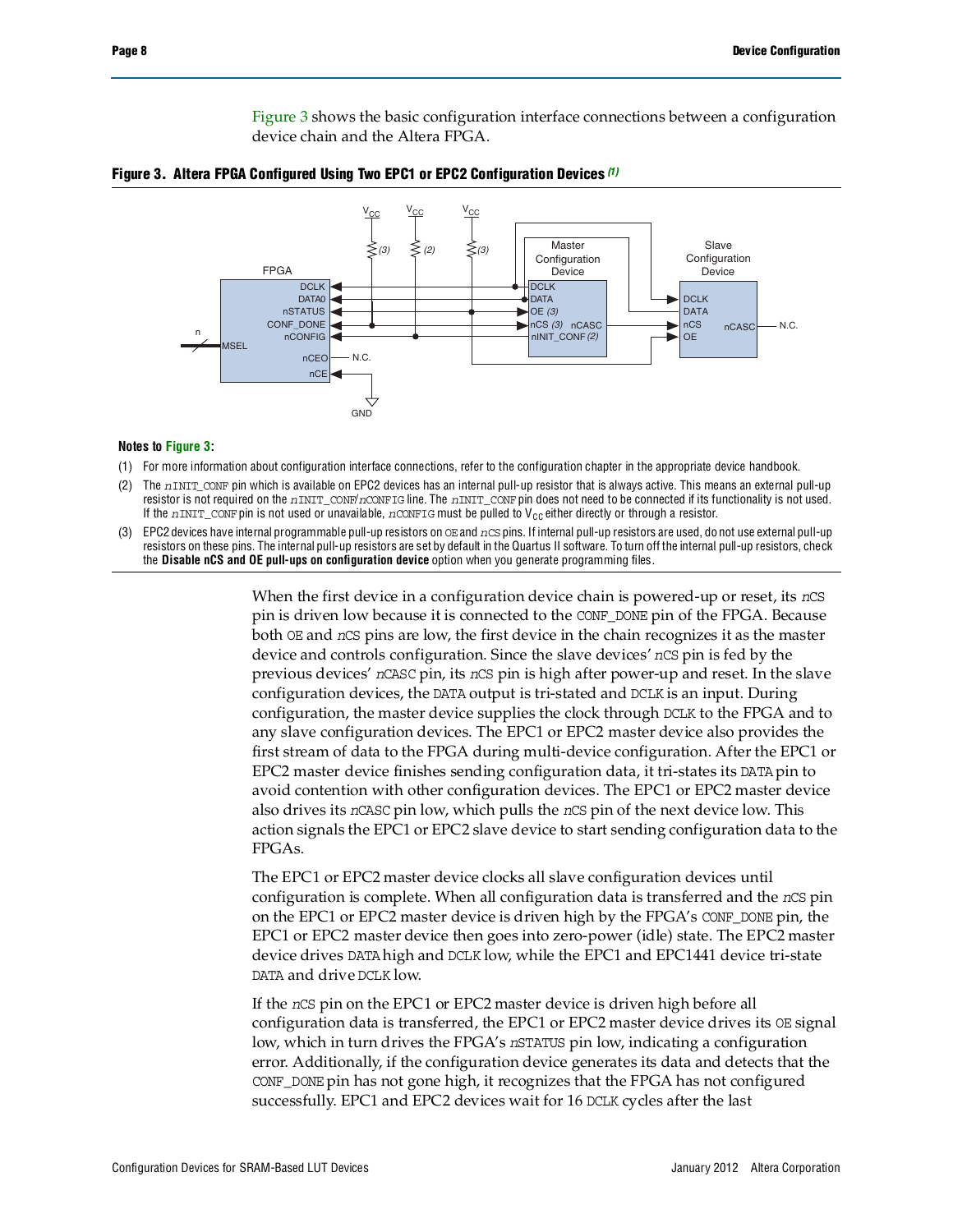configuration bit was sent for the CONF\_DONE pin to reach a high state. In this case, the configuration device pulls its OE pin low, which in turn drives the target device's *n*STATUS pin low. Configuration automatically restarts if the **Auto-restart configuration on error** option is turned on in the Quartus II software from the **General** tab of the **Device & Pin Options** dialog box or the MAX+PLUS II software's **Global Project Device Options** dialog box (Assign menu).

**For more information about FPGA configuration and configuration interface** connections between configuration devices and Altera FPGAs, refer to the configuration chapter in the appropriate device handbook.

## **Power and Operation**

This section describes power-on reset (POR) delay, error detection, and 3.3-V and 5.0-V operation of Altera configuration devices.

## **Power-On Reset**

During initial power-up, a POR delay occurs to permit voltage levels to stabilize. When configuring an FPGA with one EPC1, EPC2, or EPC1441 device, the POR delay occurs inside the configuration device and the POR delay is a maximum of 200 ms. When configuring a FLEX 8000 device with one EPC1213, EPC1064, or EPC1064V device, the POR delay occurs inside the FLEX 8000 device and the POR delay is typically 100 ms, with a maximum of 200 ms.

During POR, the configuration device drives its OE pin low. This low signal delays configuration because the OE pin is connected to the target FPGA's *n*STATUS pin. When the configuration device completes POR, it releases its open-drain OE pin, which is then pulled high by a pull-up resistor.

 $\mathbb{I}$  You should power up the FPGA before the configuration device exits POR to avoid the master configuration device from entering slave mode.

If the FPGA is not powered up before the configuration device exits POR, the CONF\_DONE/*n*CS line is high because of the pull-up resistor. When the configuration device exits POR and releases OE, it sees *n*CS high, which signals the configuration device to enter slave mode. Therefore, configuration will not begin because the DATA output is tri-stated and DCLK is an input pin in slave mode.

## <span id="page-8-0"></span>**Error Detection Circuitry**

The EPC1, EPC2, and EPC1441 configuration devices have built-in error detection circuitry for configuring ACEX 1K, APEX 20K, APEX II, Arria GX, Cyclone, Cyclone II, FLEX 10K, FLEX 6000, Mercury, Stratix, Stratix GX, Stratix II, or Stratix II GX devices.

Built-in error detection circuitry uses the *n*CS pin of the configuration device, which monitors the CONF\_DONE pin on the FPGA. If the *n*CS pin on the EPC1 or EPC2 master device is driven high before all configuration data is transferred, the EPC1 or EPC2 master device drives its OE signal low, which in turn drives the FPGA's *n*STATUS pin low, indicating a configuration error. Additionally, if the configuration device generates its data and detects that the CONF\_DONE pin has not gone high, it recognizes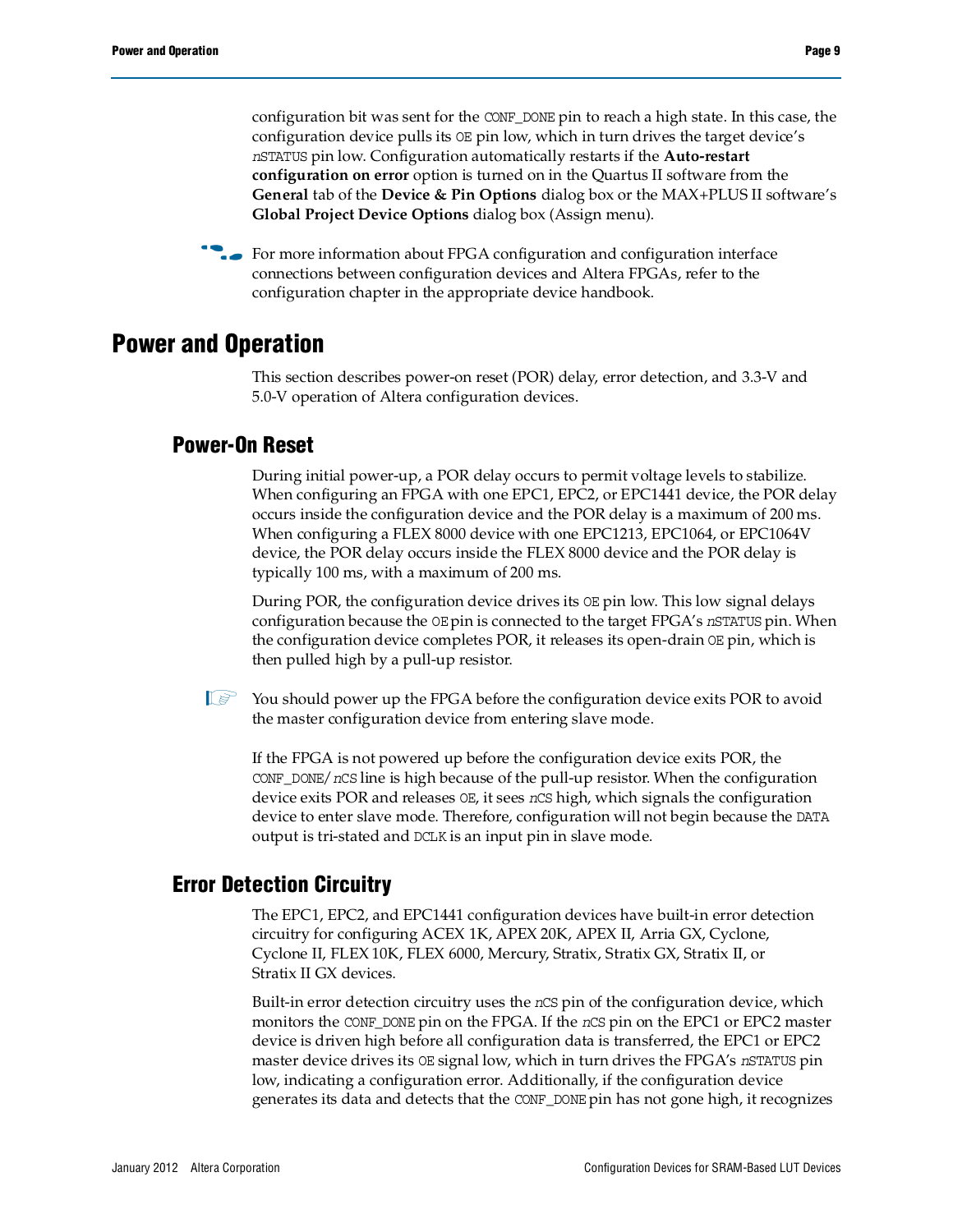that the FPGA has not configured successfully. EPC1 and EPC2 devices wait for 16 DCLK cycles after the last configuration bit was sent for the CONF\_DONE pin to reach a high state. In this case, the configuration device pulls its  $OE$  pin low, which in turn drives the target device's *n*STATUS pin low. Configuration automatically restarts if the **Auto-restart configuration on error** option is turned on in the Quartus II software from the **General** tab of the **Device & Pin Options** dialog box or the MAX+PLUS II software's **Global Project Device Options** dialog box (Assign menu).

In addition, if the FPGA detects a cyclic redundancy check (CRC) error in the received data, it will flag the error by driving the *n*STATUS signal low. This low signal on *n*STATUS drives the OE pin of the configuration device low, which resets the configuration device. CRC checking is performed when configuring all Altera FPGAs.

## **3.3-V or 5.0-V Operation**

Power the EPC1, EPC2, and EPC 1441 configuration device at 3.3 V or 5.0 V. For each configuration device, an option must be set for the 3.3-V or 5.0-V operation.

For EPC1 and EPC1441 configuration devices, 3.3-V or 5.0-V operation is controlled by a programming bit in the **.pof**. The **Low-Voltage mode** option in the Options tab of the Configuration Device Options dialog box in the Quartus II software or the **Use Low-Voltage Configuration EPROM** option in the **Global Project Device Options** dialog box (Assign menu) in the MAX+PLUS II software sets this parameter. For example, EPC1 devices are programmed automatically to operate in 3.3-V mode when configuring FLEX 10KA devices, which have a  $V_{CC}$  voltage of 3.3 V. In this example, the EPC1 device's VCC pin is connected to a 3.3-V power supply.

For EPC2 devices, this option is set externally by the VCCSEL pin. In addition, the EPC2 device has an externally controlled option, set by the VPPSEL pin, to adjust the programming voltage to 5.0 V or 3.3 V. The functions of the VCCSEL and VPPSEL pins are described below. These pins are only available in the EPC2 devices.

- VCCSEL pin—For EPC2 configuration devices, 5.0-V or 3.3-V operation is controlled by the VCCSEL option pin. The device functions in 5.0-V mode when VCCSEL is connected to GND and 3.3-V mode when VCCSEL is connected to  $V_{CC}$ .
- **■** VPPSEL pin—The  $V_{PP}$  programming power pin of the EPC2 device is normally tied to  $V_{CC}$ . For EPC2 devices operating at 3.3 V, it is possible to improve ISP time by setting  $V_{PP}$  to 5.0 V. For all other configuration devices,  $V_{PP}$  must be tied to  $V_{CC}$ . The VPPSEL pin of the EPC2 device must be set in accordance with the VPP pin of the EPC2 device. If the VPP pin is supplied by a 5.0-V power supply, VPPSEL must be connected to GND and if the VPP pin is supplied by a 3.3-V power supply, VPPSEL must be connected to  $V_{CC}$ .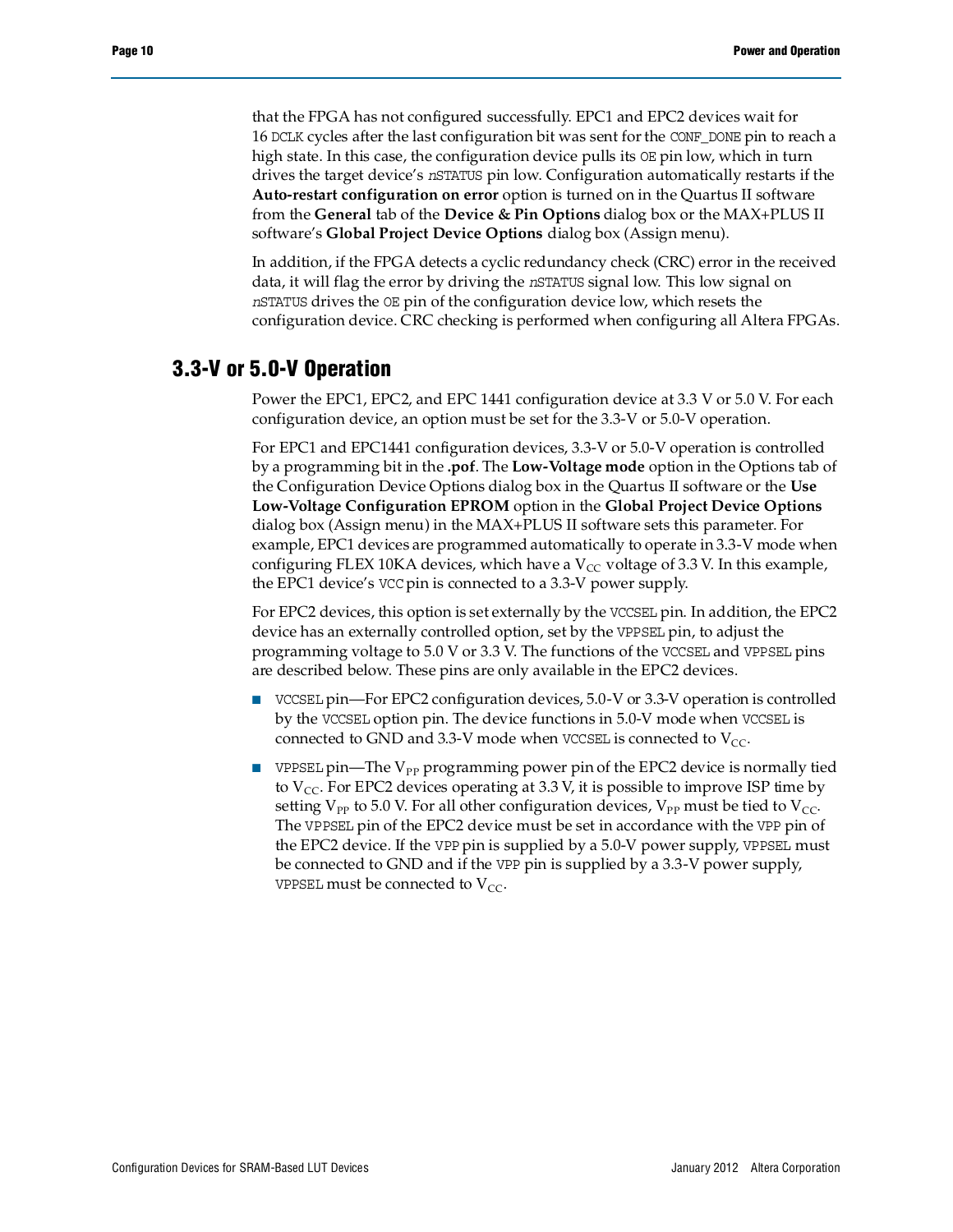[Table 3](#page-10-1) lists the relationship between the  $V_{CC}$  and  $V_{PP}$  voltage levels and the required logic level for VCCSEL and VPPSEL pins. A high logic level means the pin should be connected to  $V_{CC}$ , while a low logic level means the pin should be connected to GND.

| <b>VCC Voltage Level</b><br>(V) | <b>VPP Voltage Level</b><br>(V) |      | <b>VPPSEL Pin Logic</b><br><b>Level</b> |
|---------------------------------|---------------------------------|------|-----------------------------------------|
| 3.3                             | 3.3                             | High | High                                    |
| 3.3                             | 5.0                             | High | Low                                     |
| 5.0                             | 5.0                             | Low  | Low                                     |

<span id="page-10-1"></span>**Table 3. VCCSEL and VPPSEL Pin Functions on the EPC2 Device**

At a 3.3-V operation, all EPC2 inputs are 5.0-V tolerant, except for DATA, DCLK, and *n*CASC pins. The DATA and DCLK pins are used only to interface between the EPC2 device and the FPGA it is configuring. [Table 4](#page-10-0) lists the voltage tolerences of all EPC2 device pins.

| Pin               |                | 5.0-V Operation | 3.3-V Operation |                |  |
|-------------------|----------------|-----------------|-----------------|----------------|--|
|                   | 5.0-V Tolerant | 3.3-V Tolerant  | 5.0-V Tolerant  | 3.3-V Tolerant |  |
| <b>DATA</b>       |                |                 |                 |                |  |
| DCLK              |                |                 |                 |                |  |
| <b>n</b> CASC     |                |                 |                 |                |  |
| OE                |                |                 |                 |                |  |
| ncs               |                |                 |                 |                |  |
| <b>VCCSEL</b>     |                |                 |                 |                |  |
| VPPSEL            |                |                 |                 |                |  |
| <i>NINIT</i> CONF |                |                 |                 |                |  |
| TDI               |                |                 |                 |                |  |
| TMS               |                |                 |                 |                |  |
| <b>TCK</b>        |                |                 |                 |                |  |

<span id="page-10-0"></span>**Table 4. EPC2 Device Input and Bidirectional Pin Voltage Tolerance**

If one EPC1, EPC2, or EPC1441 configuration device is powered at 3.3 V, the *n*STATUS and CONF\_DONE pull-up resistors must be connected to 3.3 V. If these configuration devices are powered at 5.0 V, the *n*STATUS and CONF\_DONE pull-up resistors can be connected to either 3.3 V or 5.0 V.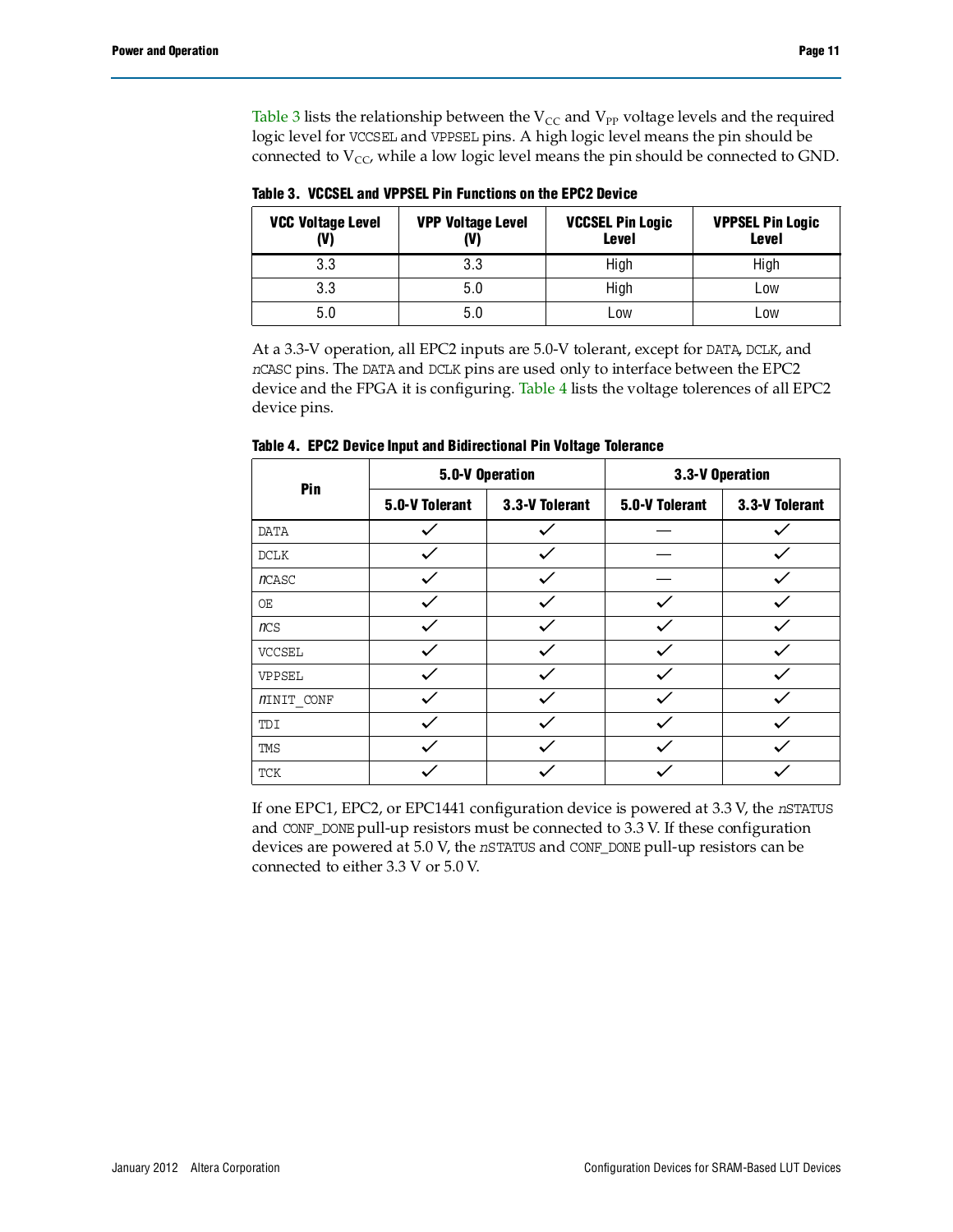# **Programming and Configuration File Support**

The Quartus II and MAX+PLUS II softwares provide programming support for Altera configuration devices. During compilation, the Quartus II and MAX+PLUS II softwares automatically generates a **.pof**, which is used to program the configuration devices. In a multi-device configuration, the software combines the programming files for multiple ACEX 1K, APEX 20K, APEX II, Arria GX, Cyclone, Cyclone II, FLEX 10K, Mercury, Stratix, Stratix GX, Stratix II, and Stratix II GX devices into one or more configuration devices. The software allows you to select the appropriate configuration device to store the data for each FPGA.

All Altera configuration devices are programmable using Altera programming hardware in conjunction with the Quartus II or MAX+PLUS II software. In addition, many third-party programmers offer programming hardware that supports Altera configuration devices.

1 An EPC2 device can be programmed with a **.pof** generated for an EPC1 or EPC1441 device. An EPC1 device can be programmed with a **.pof** generated for an EPC1441 device.

EPC2 configuration devices can be programmed in-system through its industry-standard four-pin JTAG interface. ISP capability in the EPC2 devices provide ease in prototyping and FPGA functionality. When programming multiple EPC2 devices in a JTAG chain, the Quartus II and MAX+PLUS II softwares and other programming methods employ concurrent programming to simultaneously program multiple devices and reduce programming time. EPC2 devices can be programmed and erased up to 100 times.

After programming an EPC2 device in-system, FPGA configuration is initiated by the INIT\_CONF JTAG instruction of the EPC2 device. For more information, refer to [Table 6](#page-13-0).

**For more information about programming and configuration support, refer to the** following documents:

- *[Altera Programming Hardware Data Sheet](http://www.altera.com/literature/ds/dspghd.pdf)*
- *[USB-Blaster Download Cable User Guide](http://www.altera.com/literature/ug/ug_usb_blstr.pdf?)*
- *[MasterBlaster Serial/USB Communications Cable User Guide](http://www.altera.com/literature/ug/ug_mstr_blstr.pdf?)*
- *[ByteBlaster II Download Cable User Guide](http://www.altera.com/literature/ug/ug_bbii.pdf?)*
- *[ByteBlasterMV Download Cable User Guide](http://www.altera.com/literature/ug/ug_bbmv.pdf?)*
- *[BitBlaster Serial Download Cable Data Sheet](http://www.altera.com/literature/ds/dsbit.pdf?)*

You can also program the configuration devices using the Quartus II or MAX+PLUS II software with the APU or the appropriate configuration device programming adapter.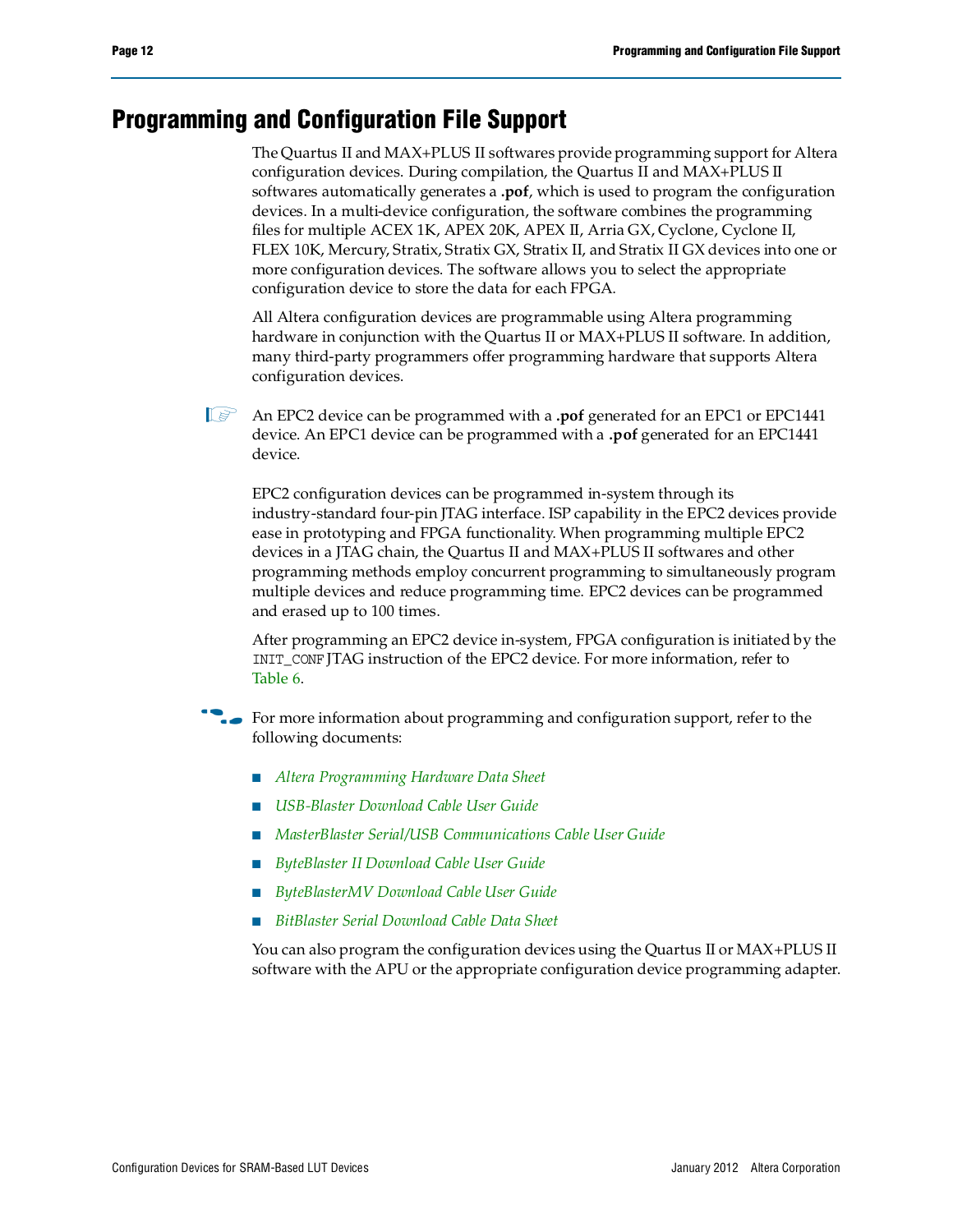[Table 5](#page-12-0) lists the programming adapter to use with each configuration device.

| <b>Device</b>    | <b>Package</b> | <b>Adapter</b>  |
|------------------|----------------|-----------------|
| EPC <sub>2</sub> | 20-pin J-Lead  | <b>PLMJ1213</b> |
|                  | 32-pin TQFP    | <b>PLMT1213</b> |
| EPC1             | 8-pin DIP      | PLMJ1213        |
|                  | 20-pin J-Lead  | PLMJ1213        |
|                  | 8-pin DIP      | PLMJ1213        |
| EPC1441          | 20-pin J-Lead  | PLMJ1213        |
|                  | 32-pin TQFP    | <b>PLMT1064</b> |

<span id="page-12-0"></span>**Table 5. Programming Adapters**

To program Altera configuration devices using the Quartus II software and the APU, follow these steps:

- 1. Choose the **Quartus II Programmer** (Tools menu).
- 2. Load the appropriate **.pof** by clicking **Add**. The **Device** column displays the device for the current programming file.
- 3. Insert a blank configuration device into the programming adapter's socket.
- 4. Turn on the **Program/Configure**. You can also turn on **Verify** to verify the contents of a programmed device against the programming data loaded from a programming file.
- 5. Click **Start**.
- 6. After successful programming, you can place the configuration device on the PCB to configure the FPGA device.

To program Altera configuration devices using the MAX+PLUS II software and the APU, follow these steps:

- 1. Open the MAX+PLUS II Programmer.
- 2. Load the appropriate **.pof** using the **Select Programming File** dialog box (File menu). By default, the **Programmer** loads the current project's **.pof**. The **Device** field displays the device for the current programming file.
- 3. Insert a blank configuration device into the programming adapter's socket.
- 4. Click **Program**.
- 5. After successful programming, you can place the configuration device on the PCB to configure the FPGA device.

If you are cascading EPC1 or EPC2 devices, you must generate multiple **.pof**. The first device **.pof** have the same name as the project, while the second device **.pof** have the same name as the first, but with a "\_1" extension (e.g., **top\_1.pof**).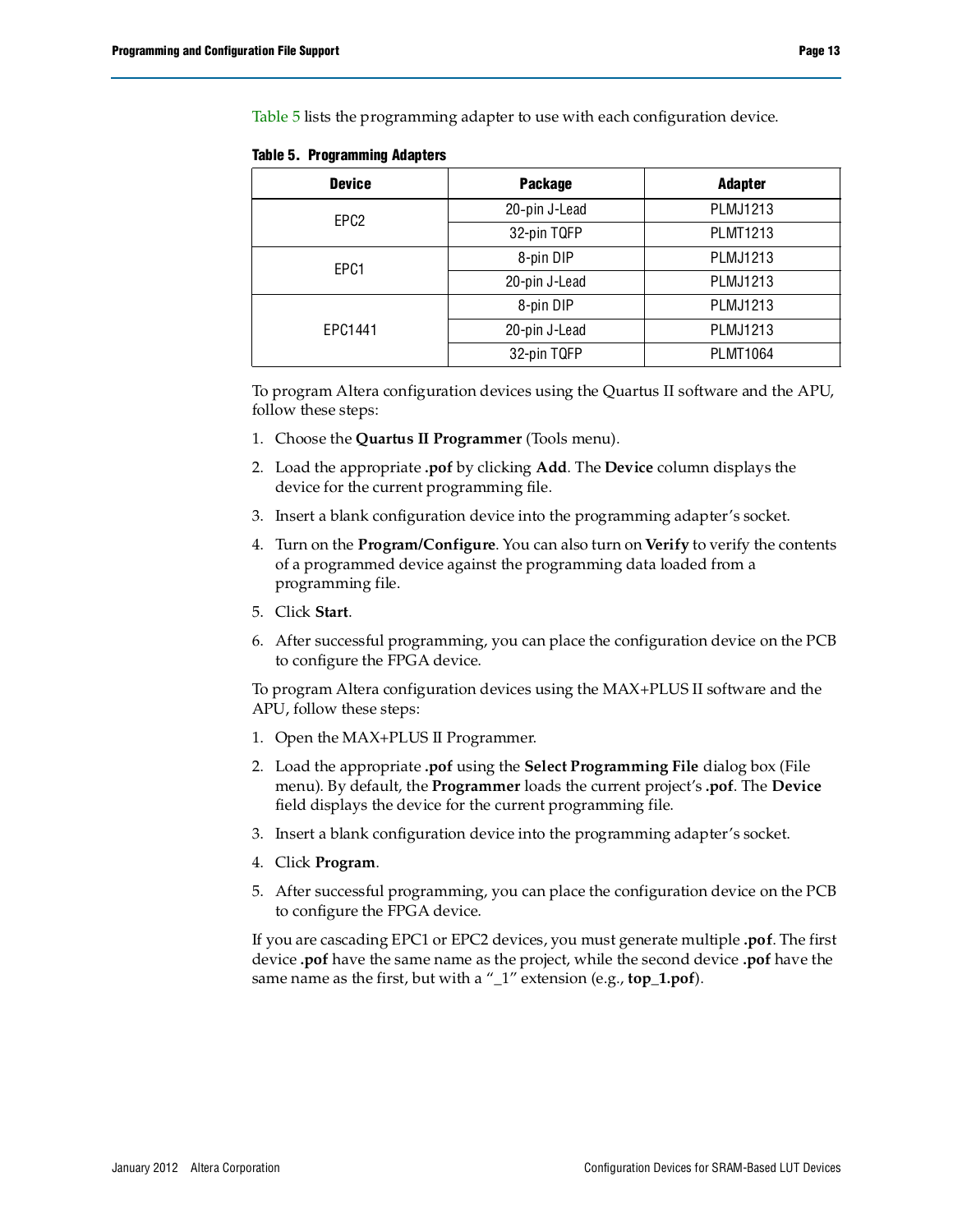# **IEEE Std. 1149.1 (JTAG) Boundary-Scan Testing**

The EPC2 device provides JTAG BST circuitry that complies with the IEEE Std. 1149.1-1990 specification. You can perform JTAG BST before or after configuration, but not during configuration. [Table 6](#page-13-0) lists the JTAG instructions supported by the EPC2 device.

<span id="page-13-0"></span>**Table 6. EPC2 Device JTAG Instructions**

| <b>JTAG Instruction</b> | <b>OPCODE</b> | <b>Description</b>                                                                                                                                                                                                                                                                                                                                                                                                                                                                                                                                                                                                                                                                                                                                                                                                                                                                                                                   |
|-------------------------|---------------|--------------------------------------------------------------------------------------------------------------------------------------------------------------------------------------------------------------------------------------------------------------------------------------------------------------------------------------------------------------------------------------------------------------------------------------------------------------------------------------------------------------------------------------------------------------------------------------------------------------------------------------------------------------------------------------------------------------------------------------------------------------------------------------------------------------------------------------------------------------------------------------------------------------------------------------|
| SAMPLE/PRELOAD          | 00 0101 0101  | Allows a snapshot of a signal at the device pins to be captured and<br>examined during normal device operation and permits an initial data<br>pattern output at the device pins.                                                                                                                                                                                                                                                                                                                                                                                                                                                                                                                                                                                                                                                                                                                                                     |
| <b>EXTEST</b>           | 00 0000 0000  | Allows the external circuitry and board-level interconnections to be<br>tested by forcing a test pattern at the output pins and capturing<br>results at the input pins.                                                                                                                                                                                                                                                                                                                                                                                                                                                                                                                                                                                                                                                                                                                                                              |
| <b>BYPASS</b>           | 11 1111 1111  | Places the 1-bit bypass register between the TDI and TDO pins,<br>which allows the BST data to pass synchronously through a selected<br>device to adjacent devices during normal device operation.                                                                                                                                                                                                                                                                                                                                                                                                                                                                                                                                                                                                                                                                                                                                   |
| <b>IDCODE</b>           | 00 0101 1001  | Selects the device IDCODE register and places it between the TDI<br>and TDO pins, allowing the device IDCODE to be serially shifted out of<br>the TDO pin. The device IDCODE for the EPC2 configuration device is<br>shown below:                                                                                                                                                                                                                                                                                                                                                                                                                                                                                                                                                                                                                                                                                                    |
|                         |               | 0000 00010000000000010 00001101110 1                                                                                                                                                                                                                                                                                                                                                                                                                                                                                                                                                                                                                                                                                                                                                                                                                                                                                                 |
| <b>USERCODE</b>         | 00 0111 1001  | Selects the USERCODE register and places it between the TDI and<br>TDO pins, allowing the USERCODE to be serially shifted out of the<br>TDO pin. The 32-bit USERCODE is a programmable user-defined<br>pattern.                                                                                                                                                                                                                                                                                                                                                                                                                                                                                                                                                                                                                                                                                                                      |
| INIT CONF               | 00 0110 0001  | Initiates the FPGA re-configuration process by pulsing the<br>nINIT CONF pin low, which is connected to the FPGAs nCONFIG<br>pins. After this instruction is updated, the $nINT$ confinition is pulsed<br>low when the JTAG state machine enters the Run-Test/Idle state. The<br>nINIT CONF pin is then released and nCONFIG is pulled high by the<br>resistor after the JTAG state machine goes out of Run-Test/Idle state.<br>The FPGA configuration starts after the $n$ CONFIG pin goes high. As a<br>result, the FPGA is configured with the new configuration data stored<br>in the configuration device. You can add this function to your<br>programming file (.pof, .jam, .jbc) in the Quartus II software by<br>enabling the Initiate configuration after programming option in the<br>Programmer options window (Options menu). This instruction is<br>also used by the MAX+PLUS II software, .jam files, and .jbc files. |
| <b>ISP</b> Instructions |               | These instructions are used when programming an EPC2 device<br>using JTAG ports with a USB-Blaster, MasterBlaster, ByteBlaster II,<br>EthernetBlaster, or ByteBlasterMV download cable, or using a .jam,<br>.jbc, or .svf file using an embedded processor.                                                                                                                                                                                                                                                                                                                                                                                                                                                                                                                                                                                                                                                                          |

f For more information, refer to *[AN39: IEEE 1149.1 JTAG Boundary-Scan Testing in Altera](http://www.altera.com/literature/an/an039.pdf)  [Devices](http://www.altera.com/literature/an/an039.pdf)*.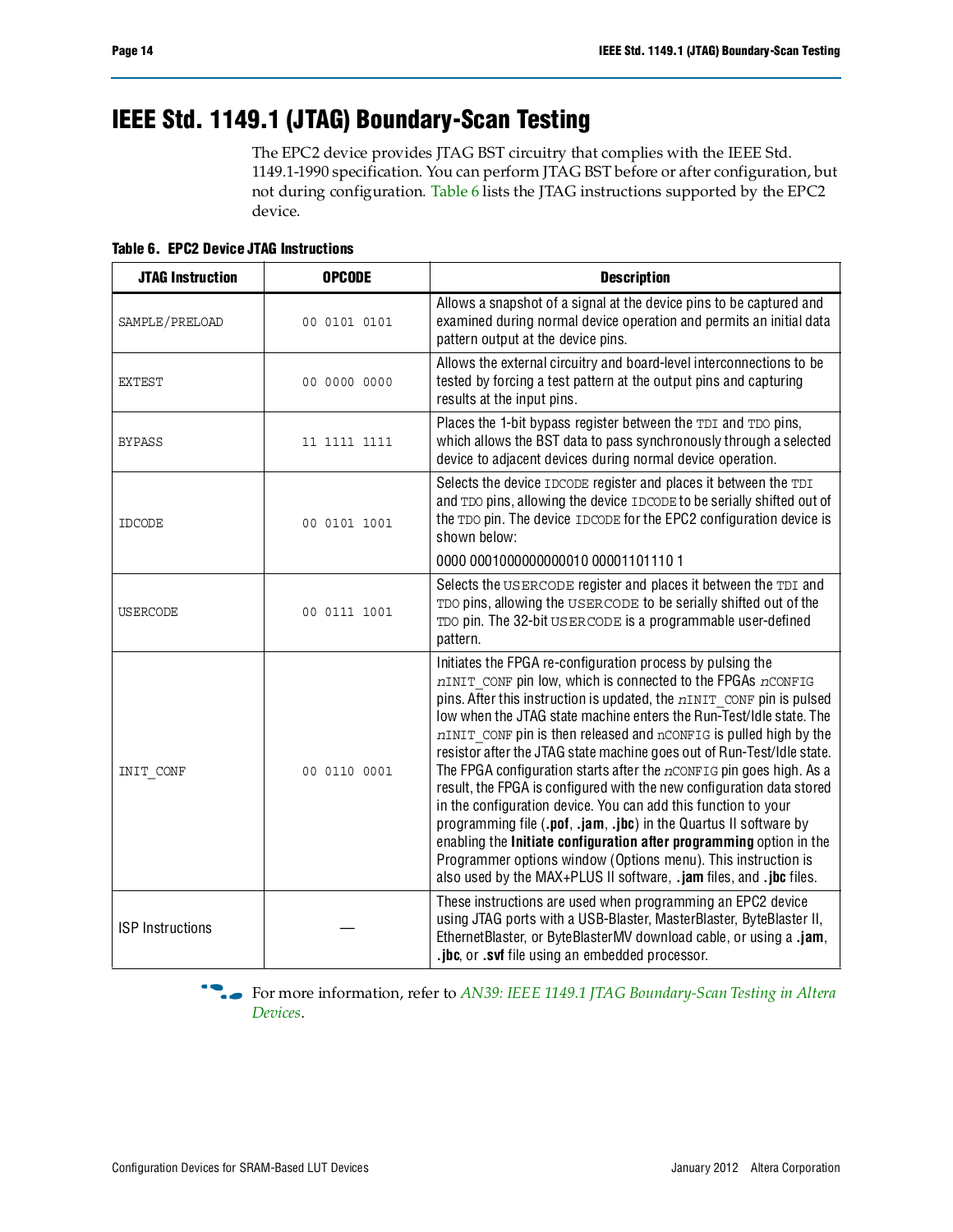

<span id="page-14-0"></span>**Figure 4. EPC2 Device JTAG Waveforms**

[Table 7](#page-14-1) lists the timing parameters and values for configuration devices.

### <span id="page-14-1"></span>**Table 7. JTAG Timing Parameters and Values**

| <b>Symbol</b>     | <b>Parameter</b>                               | Min | <b>Max</b> | <b>Unit</b> |
|-------------------|------------------------------------------------|-----|------------|-------------|
| $t_{JCP}$         | TCK clock period                               | 100 |            | ns          |
| $t_{JCH}$         | TCK clock high time                            | 50  |            | ns          |
| $t_{JCL}$         | <b>TCK clock low time</b>                      | 50  |            | ns          |
| $t_{JPSU}$        | JTAG port setup time                           | 20  |            | ns          |
| $t_{JPH}$         | JTAG port hold time                            | 45  |            | ns          |
| tjpco             | JTAG port clock to output                      |     | 25         | ns          |
| $t_{JPZX}$        | JTAG port high impedance to valid output       |     | 25         | ns          |
| $t_{JPXZ}$        | JTAG port valid output to high impedance       |     | 25         | ns          |
| $t_{\rm JSSU}$    | Capture register setup time                    | 20  |            | ns          |
| $t_{JSH}$         | Capture register hold time                     | 45  |            | ns          |
| $t_{\rm JSC0}$    | Update register clock to output                |     | 25         | ns          |
| t <sub>JSZX</sub> | Update register high impedance to valid output |     | 25         | ns          |
| $t_{JSXZ}$        | Update register valid output to high impedance |     | 25         | ns          |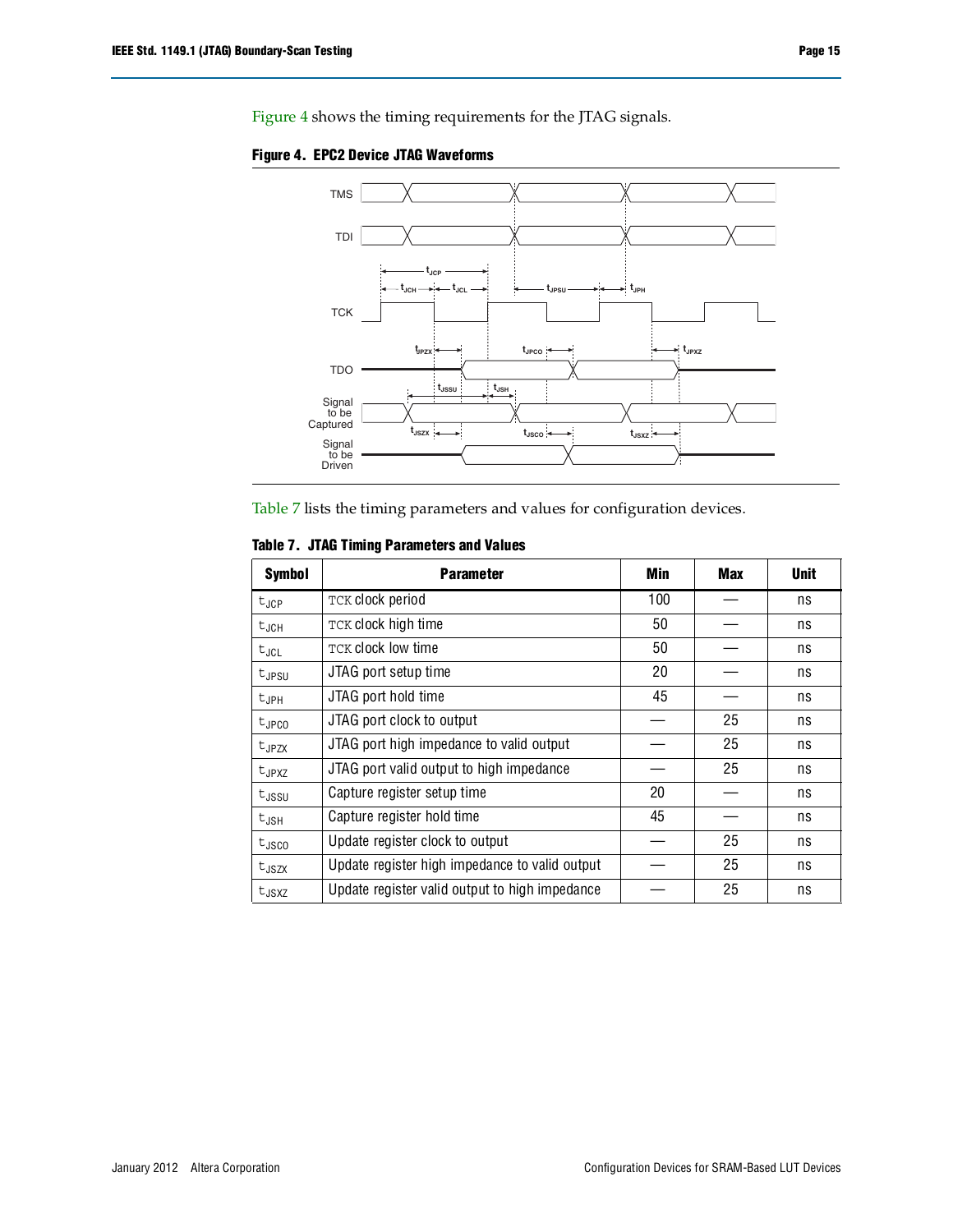# **Timing Information**

[Figure 5](#page-15-0) shows the timing waveform when using a configuration device.

### <span id="page-15-0"></span>**Figure 5. Timing Waveform Using a Configuration Device**



#### **Note to [Figure 5:](#page-15-0)**

(1) The EPC2 device drives DCLK low and DATA high after configuration. The EPC1 and EPC1441 devices drive DCLK low and tri-state DATA after configuration.

[Table 8](#page-15-1) lists the timing parameters when using EPC2 devices at 3.3 V.

<span id="page-15-1"></span>

|  |  |  |  |  | Table 8. Timing Parameters when Using EPC2 devices at 3.3 V |  |
|--|--|--|--|--|-------------------------------------------------------------|--|
|--|--|--|--|--|-------------------------------------------------------------|--|

| <b>Symbol</b>                | <b>Parameter</b>                                               | Min | <b>Typ</b> | <b>Max</b> | <b>Units</b> |
|------------------------------|----------------------------------------------------------------|-----|------------|------------|--------------|
| $t_{\mathsf{POR}}$           | POR delay $(1)$                                                |     |            | 200        | ms           |
| $t_{0EZX}$                   | OE high to DATA output enabled                                 |     |            | 80         | ns           |
| $t_{CE}$                     | OE high to first rising edge on DCLK                           |     |            | 300        | ns           |
| $t_{DSU}$                    | Data setup time before rising edge on DCLK                     | 30  |            |            | ns           |
| $t_{DH}$                     | Data hold time after rising edge on DCLK                       | 0   |            |            | ns           |
| $t_{\rm CO}$                 | DCLK to DATA out                                               |     |            | 30         | ns           |
| t <sub>CDOE</sub>            | DCLK to DATA enable/disable                                    |     |            | 30         | ns           |
| $f_{CLK}$                    | DCLK frequency                                                 | 5   | 7.7        | 12.5       | <b>MHz</b>   |
| $t_{MCH}$                    | DCLK high time for the first device in the configuration chain | 40  | 65         | 100        | ns           |
| $t_{MCL}$                    | DCLK low time for the first device in the configuration chain  | 40  | 65         | 100        | ns           |
| $t_{\scriptstyle\rm SCH}$    | DCLK high time for subsequent devices                          | 40  |            |            | ns           |
| $t_{\scriptstyle\text{SCL}}$ | DCLK low time for subsequent devices                           | 40  |            |            | ns           |
| $t_{CASC}$                   | DCLK rising edge to nCASC                                      |     |            | 25         | ns           |
| $t_{\texttt{CCA}}$           | nCS to nCASC cascade delay                                     |     |            | 15         | ns           |
| $t_{0EW}$                    | OE low pulse width (reset) to guarantee counter reset          | 100 |            |            | ns           |
| $t_{\text{OEC}}$             | OE low (reset) to DCLK disable delay                           |     |            | 30         | ns           |
| $t_{NRCAS}$                  | OE low (reset) to nCASC delay                                  |     |            | 30         | ns           |

### **Note to [Table](#page-15-1) 8:**

<span id="page-15-2"></span>(1) During initial power-up, a POR delay occurs to permit voltage levels to stabilize. Subsequent reconfigurations do not incur this delay.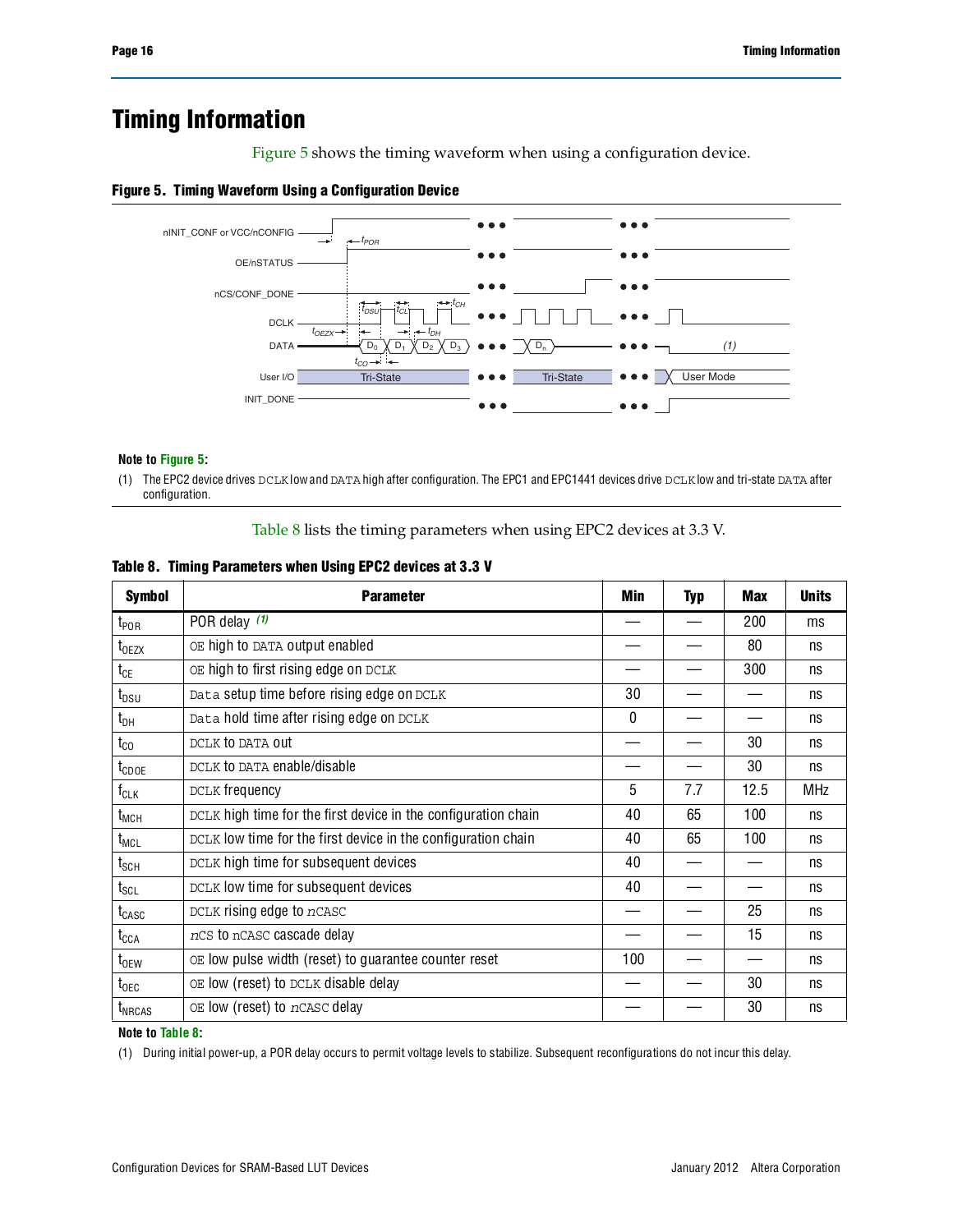[Table 9](#page-16-0) lists the timing parameters when using EPC1 and EPC1441 devices at 3.3 V.

<span id="page-16-0"></span>

|  | Table 9. Timing Parameters when Using EPC1 and EPC1441 Devices at 3.3 V |  |  |  |
|--|-------------------------------------------------------------------------|--|--|--|
|  |                                                                         |  |  |  |

| <b>Symbol</b>                | <b>Parameter</b>                                               | Min | <b>Typ</b> | <b>Max</b> | <b>Units</b> |
|------------------------------|----------------------------------------------------------------|-----|------------|------------|--------------|
| $t_{\mathsf{POR}}$           | POR delay $(1)$                                                |     |            | 200        | ms           |
| $t_{0EZX}$                   | OE high to DATA output enabled                                 |     |            | 80         | ns           |
| $t_{CE}$                     | OE high to first rising edge on DCLK                           |     |            | 300        | ns           |
| $t_{DSU}$                    | Data setup time before rising edge on DCLK                     | 30  |            |            | ns           |
| $t_{DH}$                     | Data hold time after rising edge on DCLK                       | 0   |            |            | ns           |
| $t_{\rm CO}$                 | DCLK to DATA out                                               |     |            | 30         | ns           |
| $t_{\text{CDOE}}$            | DCLK to DATA enable/disable                                    |     |            | 30         | ns           |
| $f_{CLK}$                    | DCLK frequency                                                 | 2   | 4          | 10         | <b>MHz</b>   |
| t <sub>MCH</sub>             | DCLK high time for the first device in the configuration chain | 50  | 125        | 250        | ns           |
| t <sub>MCL</sub>             | DCLK low time for the first device in the configuration chain  | 50  | 125        | 250        | ns           |
| $t_{\scriptstyle\text{SCH}}$ | DCLK high time for subsequent devices                          | 50  |            |            | ns           |
| $t_{\texttt{SCL}}$           | DCLK low time for subsequent devices                           | 50  |            |            | ns           |
| t <sub>CASC</sub>            | DCLK rising edge to nCASC                                      |     |            | 25         | ns           |
| $t_{\text{CCA}}$             | nCS to nCASC cascade delay                                     |     |            | 15         | ns           |
| $t_{0EW}$                    | OE low pulse width (reset) to guarantee counter reset          | 100 |            |            | ns           |
| $t_{\text{OEC}}$             | OE low (reset) to DCLK disable delay                           |     |            | 30         | ns           |
| t <sub>NRCAS</sub>           | OE low (reset) to nCASC delay                                  |     |            | 30         | ns           |

#### **Note to [Table 9](#page-16-0):**

<span id="page-16-1"></span>(1) During initial power-up, a POR delay occurs to permit voltage levels to stabilize. Subsequent reconfigurations do not incur this delay.

[Table 10](#page-16-2) lists the timing parameters when using EPC1, EPC2, and EPC1441 devices at 5.0 V.

| <b>Symbol</b>                | <b>Parameter</b>                                               | Min | <b>Typ</b>       | <b>Max</b> | <b>Units</b> |
|------------------------------|----------------------------------------------------------------|-----|------------------|------------|--------------|
| $t_{\text{POR}}$             | POR delay $(1)$                                                |     |                  | 200        | ms           |
| $t_{0EZX}$                   | OE high to DATA output enabled                                 |     |                  | 50         | ns           |
| $t_{CE}$                     | OE high to first rising edge on DCLK                           |     |                  | 200        | ns           |
| $t_{DSU}$                    | Data setup time before rising edge on DCLK                     | 30  |                  |            | ns           |
| $t_{DH}$                     | Data hold time after rising edge on DCLK                       | 0   |                  |            | ns           |
| $t_{\rm CO}$                 | DCLK to DATA out                                               |     |                  | 20         | ns           |
| $t_{\text{CDOE}}$            | DCLK to DATA enable/disable                                    |     |                  | 20         | ns           |
| $f_{CLK}$                    | DCLK frequency                                                 | 6.7 | 10 <sup>10</sup> | 16.7       | <b>MHz</b>   |
| $t_{MCH}$                    | DCLK high time for the first device in the configuration chain | 30  | 50               | 75         | ns           |
| t <sub>MCL</sub>             | DCLK low time for the first device in the configuration chain  | 30  | 50               | 75         | ns           |
| $t_{\scriptstyle\text{SCH}}$ | DCLK high time for subsequent devices                          | 30  |                  |            | ns           |
| $t_{\scriptstyle\text{SCL}}$ | DCLK low time for subsequent devices                           | 30  |                  |            | ns           |
| t <sub>CASC</sub>            | DCLK rising edge to nCASC                                      |     |                  | 20         | ns           |
| $t_{\text{CCA}}$             | nCS to nCASC cascade delay                                     |     |                  | 10         | ns           |

<span id="page-16-2"></span>

|  |  | Table 10. Timing Parameters when Using EPC1, EPC2, and EPC1441 Devices at 5.0 V (Part 1 of 2) |  |  |
|--|--|-----------------------------------------------------------------------------------------------|--|--|
|--|--|-----------------------------------------------------------------------------------------------|--|--|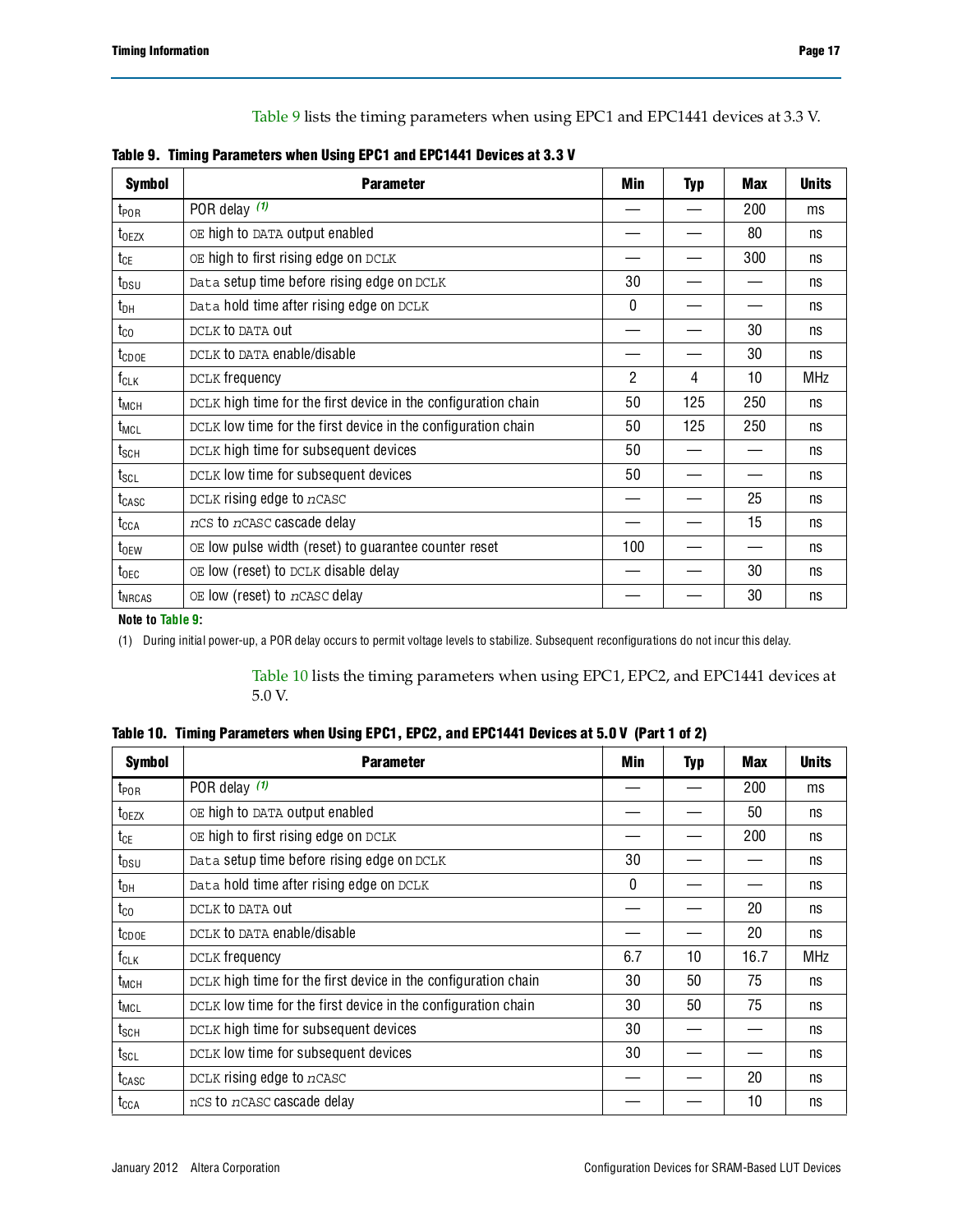| <b>Symbol</b>           | <b>Parameter</b>                                      |     | <b>Typ</b> | Max | <b>Units</b> |
|-------------------------|-------------------------------------------------------|-----|------------|-----|--------------|
| <b>t</b> <sub>OEW</sub> | OE low pulse width (reset) to guarantee counter reset | 100 |            |     | ns           |
| t <sub>oec</sub>        | OE low (reset) to DCLK disable delay                  |     |            | 20  | ns           |
| <b>LNRCAS</b>           | OE low (reset) to nCASC delay                         |     |            | 25  | ns           |

### **Table 10. Timing Parameters when Using EPC1, EPC2, and EPC1441 Devices at 5.0 V (Part 2 of 2)**

**Note to [Table 10](#page-16-2):**

<span id="page-17-0"></span>(1) During initial power-up, a POR delay occurs to permit voltage levels to stabilize. Subsequent reconfigurations do not incur this delay.

[Table 11](#page-17-1) lists the timing parameters when using EPC1, EPC1064, EPC1064V, EPC1213, and EPC1441 devices when configuring the FLEX 8000 device.

<span id="page-17-1"></span>

|                | Table 11. FLEX 8000 Device Configuration Parameters Using EPC1, EPC1064, EPC1064V, EPC1213, and EPC1441 |  |  |
|----------------|---------------------------------------------------------------------------------------------------------|--|--|
| <b>Devices</b> |                                                                                                         |  |  |

| <b>Symbol</b>      | <b>Parameter</b>                             |              | <b>EPC1064V</b> |              | EPC1064 and<br><b>EPC1213</b> |              | <b>EPC1 and</b><br><b>EPC1441</b> |            |
|--------------------|----------------------------------------------|--------------|-----------------|--------------|-------------------------------|--------------|-----------------------------------|------------|
|                    |                                              |              | <b>Max</b>      | Min          | <b>Max</b>                    | Min          | Max                               |            |
| toezx              | OE high to DATA output enabled               |              | 75              |              | 50                            |              | 50                                | ns         |
| tcszx              | ncs low to DATA output enabled               |              | 75              |              | 50                            |              | 50                                | ns         |
| tcsxz              | nCS high to DATA output disabled             |              | 75              |              | 50                            |              | 50                                | ns         |
| $t$ <sub>CSS</sub> | nCS low setup time to first DCLK rising edge | 150          | —               | 100          | —                             | 50           |                                   | ns         |
| t <sub>csH</sub>   | nCS low hold time after DCLK rising edge     | $\mathbf{0}$ |                 | $\mathbf{0}$ |                               | 0            |                                   | ns         |
| t <sub>DSU</sub>   | Data setup time before rising edge on DCLK   | 75           |                 | 50           |                               | 50           |                                   | ns         |
| t <sub>DH</sub>    | Data hold time after rising edge on DCLK     | $\mathbf 0$  |                 | $\mathbf 0$  |                               | $\mathbf 0$  |                                   | ns         |
| tco                | DCLK to DATA out delay                       |              | 100             |              | 75                            |              | 75                                | ns         |
| tck                | Clock period                                 | 240          |                 | 160          |                               | 100          |                                   | ns         |
| $f_{CK}$           | Clock frequency                              |              | 4               |              | 6                             |              | 8                                 | <b>MHz</b> |
| tcl                | DCLK low time                                | 120          |                 | 80           |                               | $50^{\circ}$ |                                   | ns         |
| tch                | DCLK high time                               | 120          |                 | 80           |                               | 50           |                                   | ns         |
| txz                | OE low or nCS high to DATA output disabled   |              | 75              |              | 50                            |              | 50                                | ns         |
| torw               | OE pulse width to guarantee counter reset    | 150          |                 | 100          |                               | 100          |                                   | ns         |
| tcasc              | Last $DCLK + 1$ to nCASC low delay           |              | 90              |              | 60                            |              | 50                                | ns         |
| tckxz              | Last $DCLK + 1$ to DATA tri-state delay      |              | 75              |              | 50                            |              | 50                                | ns         |
| tcEOUT             | ncs high to ncasc high delay                 |              | 150             |              | 100                           |              | 100                               | ns         |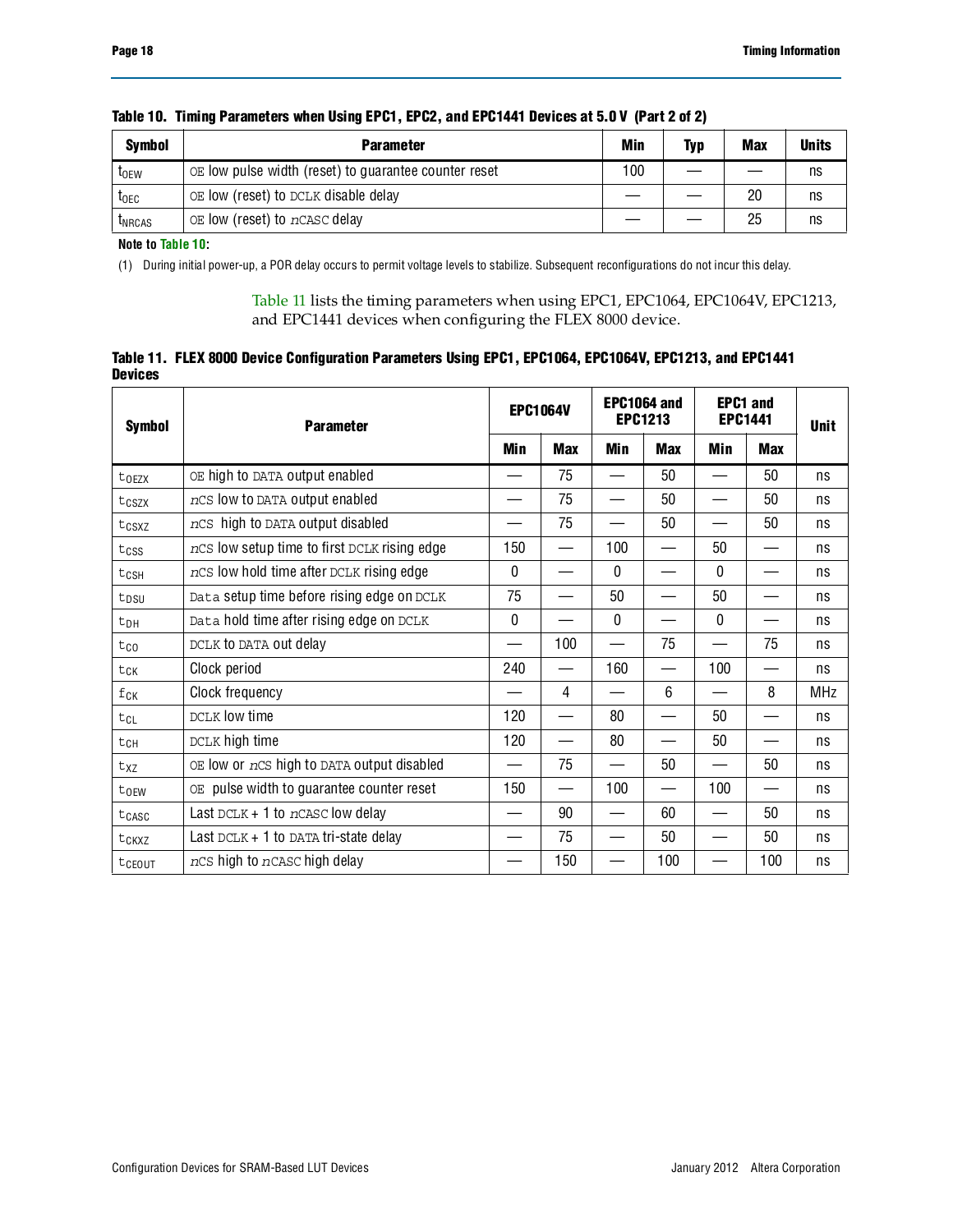# **Operating Conditions**

[Table 12](#page-18-0) through [Table 19](#page-19-0) list information about absolute maximum ratings, recommended operating conditions, DC operating conditions, and capacitance for configuration devices.

<span id="page-18-0"></span>**Table 12. Absolute Maximum Ratings** *[\(1\)](#page-19-1)*

| <b>Symbol</b>     | <b>Parameter</b>           | <b>Conditions</b>         | Min    | <b>Max</b> | <b>Unit</b> |
|-------------------|----------------------------|---------------------------|--------|------------|-------------|
| $V_{\mathsf{CC}}$ | Supply voltage             | With respect to GND (2)   | $-2.0$ | 7.0        |             |
| V <sub>1</sub>    | DC input voltage           | With respect to GND $(2)$ | $-2.0$ | 7.0        |             |
| IMAX              | DC $V_{CC}$ or GND current |                           |        | 50         | mA          |
| $I_{\text{OUT}}$  | DC output current, per pin |                           | $-25$  | 25         | mA          |
| $P_D$             | Power dissipation          |                           |        | 250        | mW          |
| T <sub>STG</sub>  | Storage temperature        | No bias                   | $-65$  | 150        | ° C         |
| TAMB              | Ambient temperature        | Under bias                | $-65$  | 135        | ° C         |
| T,                | Junction temperature       | Under bias                |        | 135        | ° C         |

### **Table 13. Recommended Operating Conditions**

| Symbol         | <b>Parameter</b>                   | <b>Conditions</b>   | Min            | Max                          | <b>Unit</b> |
|----------------|------------------------------------|---------------------|----------------|------------------------------|-------------|
| $V_{\rm CC}$   | Supply voltage for 5.0-V operation | $(3)$ $(4)$         | 4.75<br>(4.50) | 5.25<br>(5.50)               | V           |
|                | Supply voltage for 3.3-V operation | $(3)$ $(4)$         | 3.0(3.0)       | 3.6(3.6)                     | V           |
| $V_{I}$        | Input voltage                      | With respect to GND | $-0.3$         | $V_{\text{CC}} + 0.3$<br>(5) | V           |
| $V_0$          | Output voltage                     |                     | 0              | $V_{cc}$                     | V           |
|                |                                    | For commercial use  | 0              | 70                           | ° C         |
| $T_A$          | Operating temperature              | For industrial use  | $-40$          | 85                           | ° C         |
| t <sub>R</sub> | Input rise time                    |                     |                | 20                           | ns          |
| t <sub>F</sub> | Input fall time                    |                     |                | 20                           | ns          |

### **Table 14. DC Operating Conditions**

| <b>Symbol</b>   | <b>Parameter</b>                             | <b>Conditions</b>              | Min                   | Max                          | <b>Unit</b> |
|-----------------|----------------------------------------------|--------------------------------|-----------------------|------------------------------|-------------|
| V <sub>IH</sub> | High-level input voltage                     |                                | 2.0                   | $V_{\text{CC}}$ + 0.3<br>(5) |             |
| $V_{IL}$        | Low-level input voltage                      |                                | $-0.3$                | 0.8                          | V           |
|                 | 5.0-V mode high-level TTL output<br>voltage  | $I_{OH} = -4$ mA DC $^{(6)}$   | 2.4                   |                              | V           |
| $V_{OH}$        | 3.3-V mode high-level CMOS<br>output voltage | $I_{OH} = -0.1$ mA DC $^{(6)}$ | $V_{\text{CC}}$ – 0.2 |                              | ٧           |
| $V_{OL}$        | Low-level output voltage                     | $I_{OL} = 4 \text{ mA DC}$ (6) |                       | 0.4                          | V           |
| I <sub>1</sub>  | Input leakage current                        | $V_1 = V_{CC}$ or GND          | $-10$                 | 10                           | μA          |
| Ioz             | Tri-state output off-state current           | $V_0 = V_{CC}$ or GND          | $-10$                 | 10                           | μA          |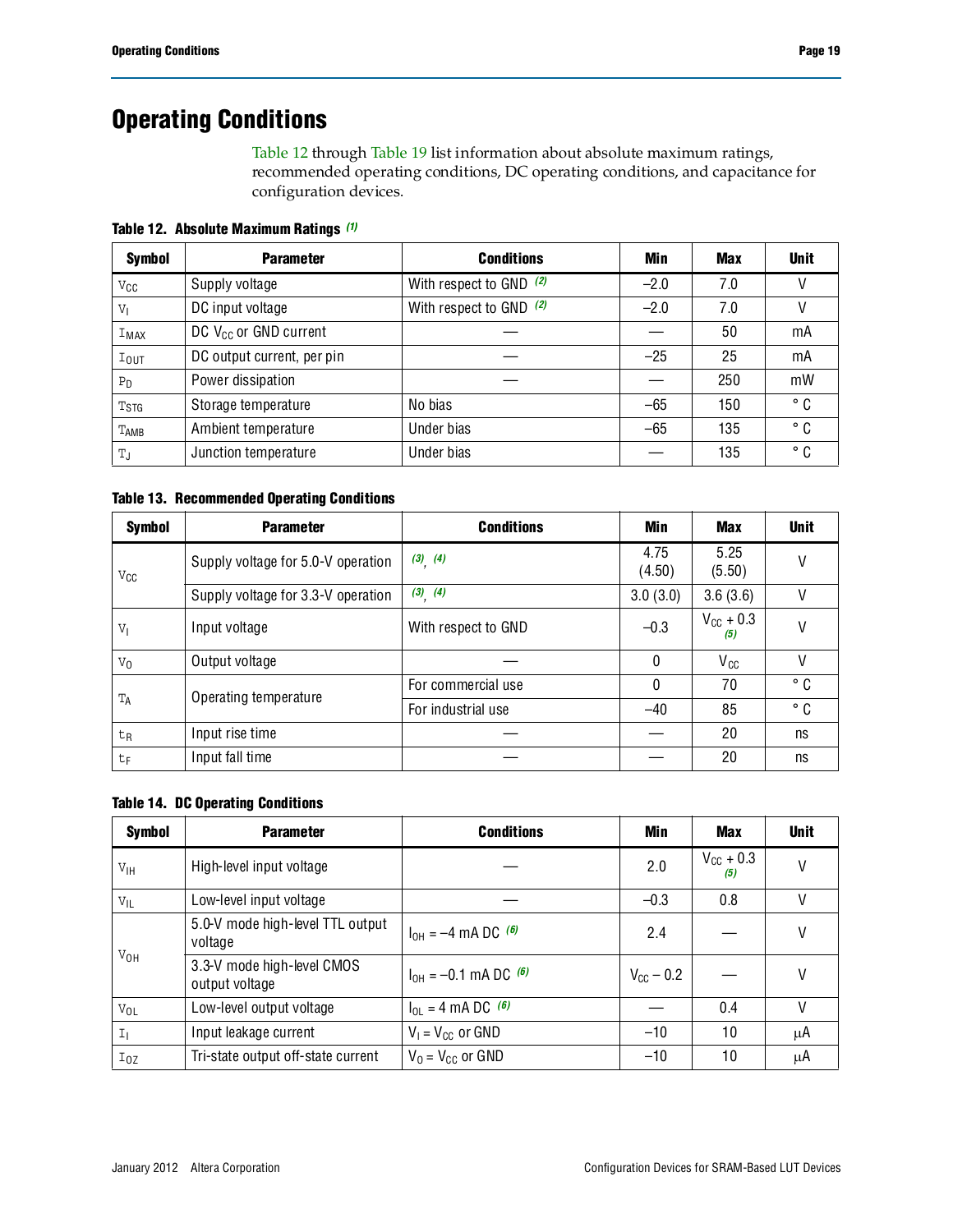| <b>Symbol</b>   | Parameter                                      | <b>Conditions</b> | Min | Typ | <b>Max</b> | <b>Unit</b> |
|-----------------|------------------------------------------------|-------------------|-----|-----|------------|-------------|
| $_{\tt LCO}$    | $V_{CC}$ supply current (standby)              |                   |     | 100 | 200        | μA          |
| $\mathtt{ICC1}$ | $V_{CC}$ supply current (during configuration) |                   |     | 10  | 50         | mA          |

### Table 15. EPC1064, EPC1064V, and EPC1213 Devices I<sub>CC</sub> Supply Current Values

### **Table 16. EPC2 Device Values**

| <b>Symbol</b>      | <b>Parameter</b>                                  | <b>Conditions</b>                                 | Min | Typ | <b>Max</b> | <b>Unit</b> |
|--------------------|---------------------------------------------------|---------------------------------------------------|-----|-----|------------|-------------|
| $_{\text{ICCO}}$   | $V_{CC}$ supply current (standby)                 | $V_{CC}$ = 5.0 V or 3.3 V                         |     | 50  | 100        | μA          |
| $\mathtt{I_{CG1}}$ | $V_{CC}$ supply current (during<br>configuration) | $V_{\text{CC}} = 5.0 \text{ V or } 3.3 \text{ V}$ |     | 18  | 50         | mA          |
| $R_{CONF}$         | Configuration pins                                | Internal pull up (OE, nCS,<br>nINIT_CONF)         |     |     |            | kΩ          |

### Table 17. EPC1 Device I<sub>CC</sub> Supply Current Values

| <b>Symbol</b>          | <b>Parameter</b>                                      | <b>Conditions</b>               | <b>Min</b> | Typ | <b>Max</b> | <b>Unit</b> |
|------------------------|-------------------------------------------------------|---------------------------------|------------|-----|------------|-------------|
| $_{\tt TCCO}$          | $V_{CC}$ supply current (standby)                     |                                 |            | 50  | 100        | uА          |
| $\perp$ <sub>CC1</sub> | $V_{\text{CC}}$ supply current (during configuration) | $V_{\text{CC}} = 5.0 V$         |            | 30  | 50         | mA          |
|                        |                                                       | $V_{\text{CC}} = 3.3 \text{ V}$ |            | 10  | 16.5       | mA          |

#### Table 18. EPC1441 Device I<sub>CC</sub> Supply Current Values

| <b>Symbol</b>    | <b>Parameter</b>                               | <b>Conditions</b>               | Min | <b>Typ</b> | <b>Max</b> | <b>Unit</b> |
|------------------|------------------------------------------------|---------------------------------|-----|------------|------------|-------------|
| $_{\tt TCCO}$    | $V_{CC}$ supply current (standby)              |                                 |     | 30         | 60         | μA          |
| $_{\text{ICC1}}$ | $V_{CC}$ supply current (during configuration) | $V_{\text{CC}} = 5.0 V$         |     | 15         | 30         | mA          |
| $_{\text{ICC1}}$ | $V_{CC}$ supply current (during configuration) | $V_{\text{CC}} = 3.3 \text{ V}$ |     |            | 10         | mA          |

#### <span id="page-19-0"></span>**Table 19. Capacitance** *[\(7\)](#page-19-7)*

| Symbol           | <b>Parameter</b>       | <b>Conditions</b>                   | Min | <b>Max</b> | Unit |
|------------------|------------------------|-------------------------------------|-----|------------|------|
| $C_{\text{IN}}$  | Input pin capacitance  | $V_{IN}$ = 0 V, f = 1.0 MHz         |     | 10         | Dŀ   |
| $C_{\text{OUT}}$ | Output pin capacitance | $V_{\text{OUT}} = 0$ V, f = 1.0 MHz |     | 10         | рŀ   |

**Notes to [Table 12](#page-18-0) through [Table 19:](#page-19-0)**

<span id="page-19-1"></span>(1) For more information, refer to the *[Operating Requirements for Altera Devices Datasheet](http://www.altera.com/literature/ds/archives/dsoprq.pdf)*.

<span id="page-19-2"></span>(2) The minimum DC input is -0.3 V. During transitions, the inputs may undershoot to -2.0 V or overshoot to 7.0 V for input currents less than 100 mA and periods shorter than 20 ns under no-load conditions.

<span id="page-19-3"></span>(3) Numbers in parentheses are for industrial temperature range devices.

<span id="page-19-4"></span>(4) Maximum  $V_{CC}$  rise time is 100 ms.

<span id="page-19-5"></span>(5) Certain EPC2 device pins are driven to 5.75 V when operated with a 3.3-V V<sub>CC</sub>. For more information, refer to [Table 4 on page 11](#page-10-0).

<span id="page-19-6"></span>(6) The  $I_{OH}$  parameter refers to high-level TTL or CMOS output current and the  $I_{OL}$  parameter refers to low-level TTL or CMOS output current.

<span id="page-19-7"></span>(7) Capacitance is sample tested only.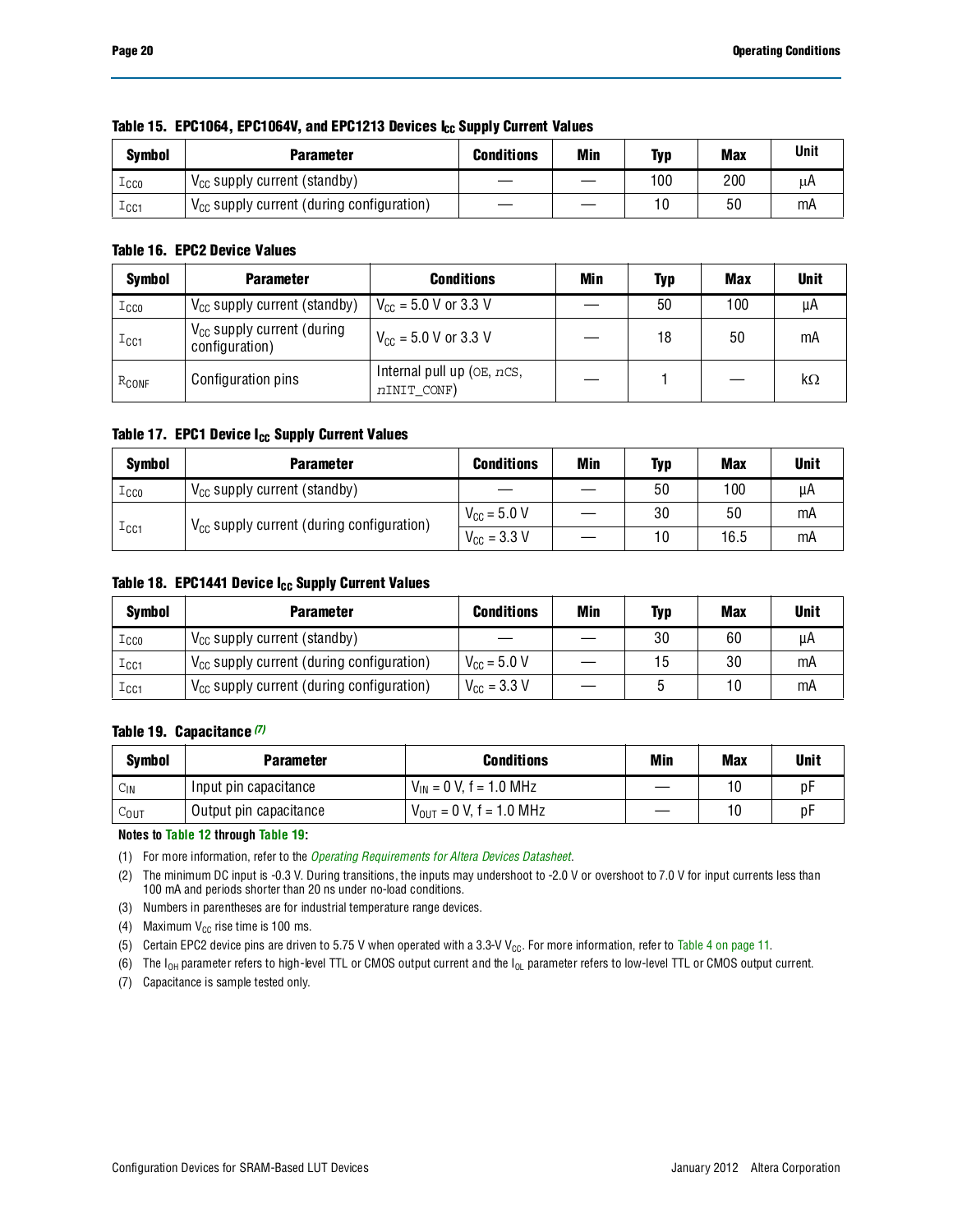# **Pin Information**

[Table 20](#page-20-0) lists the pin functions of the EPC1, EPC2, and EPC1441 devices during device configuration.

**For more information about pin information of EPC devices, refer to the** *Enhanced [Configuration \(EPC\) Devices Datasheet](http://www.altera.com/literature/hb/cfg/cfg_cf52001.pdf)*.

**for more information about pin information of EPCS devices, refer to the** *Serial [Configuration \(EPCS\) Devices Datasheet](http://www.altera.com/literature/hb/cfg/cyc_c51014.pdf)*.

<span id="page-20-0"></span>

|  | Table 20. EPC1, EPC2, and EPC1441 Device Pin Functions During Configuration (Part 1 of 3) |  |  |  |  |
|--|-------------------------------------------------------------------------------------------|--|--|--|--|
|  |                                                                                           |  |  |  |  |

|                 | <b>Pin Number</b>                                                                |                |                 |                             |                                                                                                                                                                                                                                                                                                                  |  |  |
|-----------------|----------------------------------------------------------------------------------|----------------|-----------------|-----------------------------|------------------------------------------------------------------------------------------------------------------------------------------------------------------------------------------------------------------------------------------------------------------------------------------------------------------|--|--|
| <b>Pin Name</b> | 8-Pin<br>$20-Pin$<br>32-Pin<br><b>TQFP</b> (2)<br><b>PDIP</b> (1)<br><b>PLCC</b> |                | <b>Pin Type</b> | <b>Description</b>          |                                                                                                                                                                                                                                                                                                                  |  |  |
|                 |                                                                                  |                |                 |                             | Serial data output. The DATA pin connects to the DATA0 pin<br>of the FPGA. DATA is latched into the FPGA on the rising<br>edge of DCLK.                                                                                                                                                                          |  |  |
| <b>DATA</b>     | 1                                                                                | $\overline{2}$ | 31              | Output                      | The DATA pin is tri-stated before configuration and when<br>the nCS pin is high. After configuration, the EPC2 device<br>drives DATA high, while the EPC1 and EPC1441 device<br>tri-state DATA.                                                                                                                  |  |  |
| <b>DCLK</b>     | $\overline{2}$                                                                   | 4              | $\overline{2}$  | <b>Bidirectional</b>        | Clock output when configuring with a single configuration<br>device or when the configuration device is the first<br>(master) device in a chain. Clock input for the next (slave)<br>configuration devices in a chain. The DCLK pin connects to<br>the DCLK pin of the FPGA.                                     |  |  |
|                 |                                                                                  |                |                 |                             | Rising edges on DCLK increment the internal address<br>counter and present the next bit of data on the DATA pin.<br>The counter is incremented only if the $OE$ input is held<br>high, the $ncs$ input is held low, and all configuration data<br>has not been transferred to the target device.                 |  |  |
|                 |                                                                                  |                |                 |                             | After configuration or when OE is low, the EPC1, EPC2 and<br>EPC1441 device drive DCLK low.                                                                                                                                                                                                                      |  |  |
|                 |                                                                                  | 3<br>8         | $\overline{7}$  |                             | Output enable (active high) and reset (active low). The OE<br>pin connects to the nSTATUS pin of the FPGA.                                                                                                                                                                                                       |  |  |
| ОE              |                                                                                  |                |                 | Open-drain<br>bidirectional | A low logic level resets the address counter. A high logic<br>level enables DATA and the address counter to count. If this<br>pin is low (reset) during configuration, the internal<br>oscillator becomes inactive and DCLK drives low. For more<br>information, refer to "Error Detection Circuitry" on page 9. |  |  |
|                 |                                                                                  |                |                 |                             | The $OE$ pin has an internal programmable 1- $k\Omega$ resistor in<br>EPC2 devices. If internal pull-up resistors are used, do not<br>use external pull-up resistors on these pins. You can<br>disable the internal pull-up resistors through the Disable<br>nCS and OE pull-ups on configuration device option. |  |  |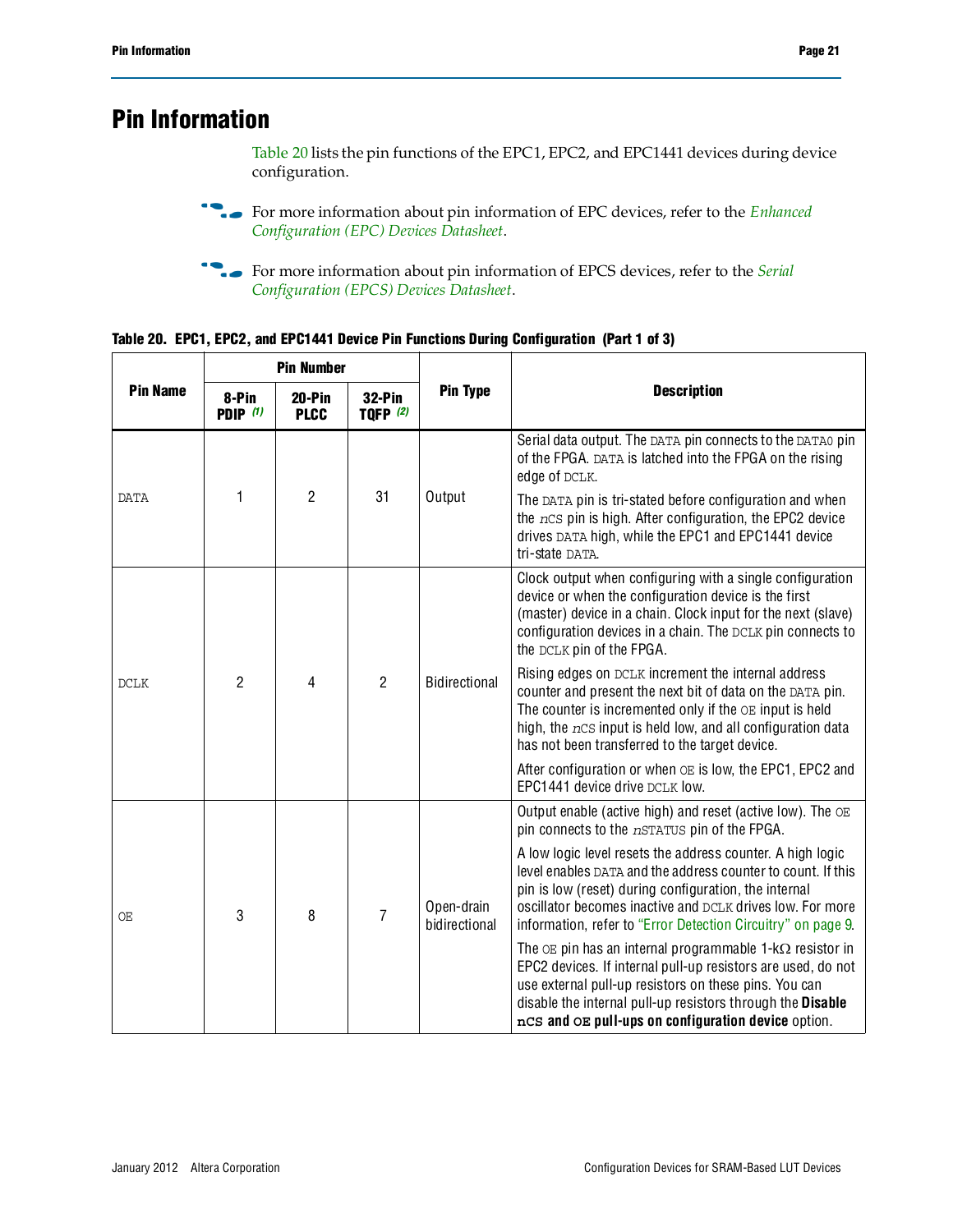|                 | <b>Pin Number</b>                                                           |    |                 |                      | <b>Description</b>                                                                                                                                                                                                                                                                                                                                                                                                                                                                                                                  |  |  |
|-----------------|-----------------------------------------------------------------------------|----|-----------------|----------------------|-------------------------------------------------------------------------------------------------------------------------------------------------------------------------------------------------------------------------------------------------------------------------------------------------------------------------------------------------------------------------------------------------------------------------------------------------------------------------------------------------------------------------------------|--|--|
| <b>Pin Name</b> | 8-Pin<br>20-Pin<br>$32-Pin$<br>PDIP $(1)$<br><b>TOFP (2)</b><br><b>PLCC</b> |    | <b>Pin Type</b> |                      |                                                                                                                                                                                                                                                                                                                                                                                                                                                                                                                                     |  |  |
|                 |                                                                             |    |                 |                      | Chip select input (active low). The $ncs$ pin connects to the<br>CONF_DONE pin of the FPGA.                                                                                                                                                                                                                                                                                                                                                                                                                                         |  |  |
| nCS             | 4                                                                           | 9  | 10              | Input                | A low input allows DCLK to increment the address counter<br>and enables DATA to drive out. If the EPC1 or EPC2 device<br>is reset ( $OE$ pulled low) while $nCS$ is low, the device<br>initializes as the master device in a configuration chain. If<br>the EPC1 or EPC2 device is reset ( $OE$ pulled low) while $nCS$<br>is high, the device initializes as a slave device in the chain.                                                                                                                                          |  |  |
|                 |                                                                             |    |                 |                      | The $ncs$ pin has an internal programmable 1-k $\Omega$ resistor<br>in EPC2 devices. If internal pull-up resistors are used, do<br>not use external pull-up resistors on these pins. You can<br>disable the internal pull-up resistors through the Disable<br>nCS and OE pull-ups on configuration device option.                                                                                                                                                                                                                   |  |  |
|                 |                                                                             |    |                 |                      | Cascade select output (active low).                                                                                                                                                                                                                                                                                                                                                                                                                                                                                                 |  |  |
| <b>n</b> CASC   | 6                                                                           | 12 | 15              | Output               | This output goes low when the address counter has<br>reached its maximum value. When the address counter has<br>reached its maximum value, the configuration device has<br>sent all its configuration data to the FPGA. In a chain of<br>EPC1 or EPC2 devices, the $n$ CASC pin of one device is<br>connected to the nCS pin of the next device, which permits<br>DCLK to clock data from the next EPC1 or EPC2 device in<br>the chain. For single EPC1 or EPC2 device and the last<br>device in the chain, nCASC is left floating. |  |  |
|                 |                                                                             |    |                 |                      | This pin is only available in EPC1 and EPC2 devices, which<br>support data cascading.                                                                                                                                                                                                                                                                                                                                                                                                                                               |  |  |
|                 | N/A                                                                         |    | 16              | Open-Drain<br>Output | Allows the INIT_CONF JTAG instruction to initiate<br>configuration. The nINIT_CONF pin connects to the<br>nCONFIG pin of the FPGA.                                                                                                                                                                                                                                                                                                                                                                                                  |  |  |
| nINIT CONF      |                                                                             | 13 |                 |                      | If multiple EPC2 devices are used to configure an FPGA,<br>the nINIT CONF of the first EPC2 device pin is tied to the<br>FPGA's nCONFIG pin, while subsequent devices'<br>nINIT_CONF pins are left floating.                                                                                                                                                                                                                                                                                                                        |  |  |
|                 |                                                                             |    |                 |                      | The $INT\_CONF$ pin has an internal 1-k $\Omega$ pull-up resistor<br>that is always active in EPC2 devices.                                                                                                                                                                                                                                                                                                                                                                                                                         |  |  |
|                 |                                                                             |    |                 |                      | This pin is only available in EPC2 devices.                                                                                                                                                                                                                                                                                                                                                                                                                                                                                         |  |  |
| TDI             | N/A                                                                         | 11 | 13              | Input                | JTAG data input pin. Connect this pin to $V_{CC}$ if the JTAG<br>circuitry is not used.                                                                                                                                                                                                                                                                                                                                                                                                                                             |  |  |
|                 |                                                                             |    |                 |                      | This pin is only available in EPC2 devices.                                                                                                                                                                                                                                                                                                                                                                                                                                                                                         |  |  |
| TDO             | N/A                                                                         | 1  | 28              | Output               | JTAG data output pin. Do not connect this pin if the JTAG<br>circuitry is not used.                                                                                                                                                                                                                                                                                                                                                                                                                                                 |  |  |
|                 |                                                                             |    |                 |                      | This pin is only available in EPC2 devices.                                                                                                                                                                                                                                                                                                                                                                                                                                                                                         |  |  |
| TMS             | N/A                                                                         | 19 | 25              | Input                | JTAG mode select pin. Connect this pin to $V_{CC}$ if the JTAG<br>circuitry is not used.                                                                                                                                                                                                                                                                                                                                                                                                                                            |  |  |
|                 |                                                                             |    |                 |                      | This pin is only available in EPC2 devices.                                                                                                                                                                                                                                                                                                                                                                                                                                                                                         |  |  |

|  |  |  |  | Table 20. EPC1, EPC2, and EPC1441 Device Pin Functions During Configuration (Part 2 of 3) |  |  |  |
|--|--|--|--|-------------------------------------------------------------------------------------------|--|--|--|
|--|--|--|--|-------------------------------------------------------------------------------------------|--|--|--|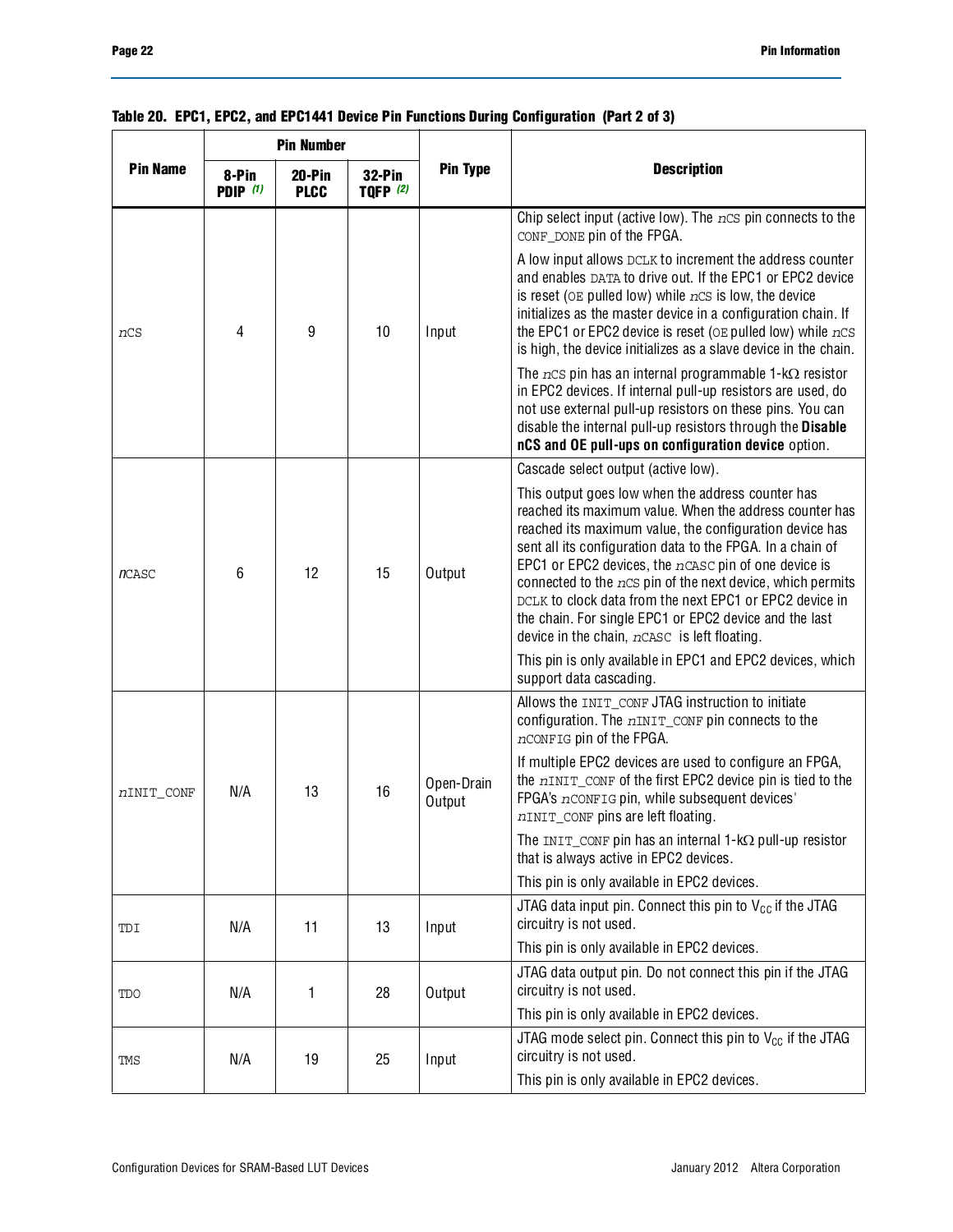|                 | <b>Pin Number</b>        |                         |                                  |                 |                                                                                                                                                                                                                                                               |  |  |
|-----------------|--------------------------|-------------------------|----------------------------------|-----------------|---------------------------------------------------------------------------------------------------------------------------------------------------------------------------------------------------------------------------------------------------------------|--|--|
| <b>Pin Name</b> | 8-Pin<br><b>PDIP</b> (1) | $20-Pin$<br><b>PLCC</b> | <b>32-Pin</b><br><b>TOFP</b> (2) | <b>Pin Type</b> | <b>Description</b>                                                                                                                                                                                                                                            |  |  |
| <b>TCK</b>      | N/A                      | 3                       | 32                               | Input           | JTAG clock pin. Connect this pin to GND if the JTAG<br>circuitry is not used.                                                                                                                                                                                 |  |  |
|                 |                          |                         |                                  |                 | This pin is only available in EPC2 devices.                                                                                                                                                                                                                   |  |  |
| <b>VCCSEL</b>   | N/A                      | 5                       | 3                                | Input           | Mode select for $V_{CC}$ supply. $VCCSEL$ must be connected to<br>GND if the device uses a 5.0-V power supply ( $V_{\text{CC}}$ = 5.0 V).<br>VCCSEL must be connected to $V_{CC}$ if the device uses a<br>3.3-V power supply ( $V_{CC}$ = 3.3 V).             |  |  |
|                 |                          |                         |                                  |                 | This pin is only available in EPC2 devices.                                                                                                                                                                                                                   |  |  |
| VPPSEL          | N/A                      | 14                      | 17                               | Input           | Mode select for $V_{PP}$ supply. VPPSEL must be connected to<br>GND if $V_{PP}$ uses a 5.0-V power supply ( $V_{PP}$ = 5.0 V).<br>VPPSEL must be connected to $V_{CC}$ if $V_{PP}$ uses a 3.3-V<br>power supply ( $V_{PP}$ = 3.3 V).                          |  |  |
|                 |                          |                         |                                  |                 | This pin is only available in EPC2 devices.                                                                                                                                                                                                                   |  |  |
| <b>VPP</b>      | N/A                      | 18                      | 23                               | Power           | Programming power pin. For the EPC2 device, this pin is<br>normally tied to $V_{CC}$ . If the $V_{CC}$ of the EPC2 device is 3.3 V,<br>tie V <sub>PP</sub> to 5.0 V to improve ISP time. For EPC1 and<br>EPC1441 devices, $V_{PP}$ must be tied to $V_{CC}$ . |  |  |
|                 |                          |                         |                                  |                 | This pin is only available in EPC2 devices.                                                                                                                                                                                                                   |  |  |
| <b>VCC</b>      | 7, 8                     | 20                      | 27                               | Power           | Power pin.                                                                                                                                                                                                                                                    |  |  |
| GND             | 5                        | 10                      | 12                               | Ground          | Ground pin. Place a 0.2-µF decoupling capacitor between<br>the VCC and GND pins.                                                                                                                                                                              |  |  |

### **Table 20. EPC1, EPC2, and EPC1441 Device Pin Functions During Configuration (Part 3 of 3)**

**Notes to [Table 20:](#page-20-0)**

<span id="page-22-0"></span>(1) This package is available for EPC1 and EPC1441 devices only.

<span id="page-22-1"></span>(2) This package is available for EPC2 and EPC1441 devices only.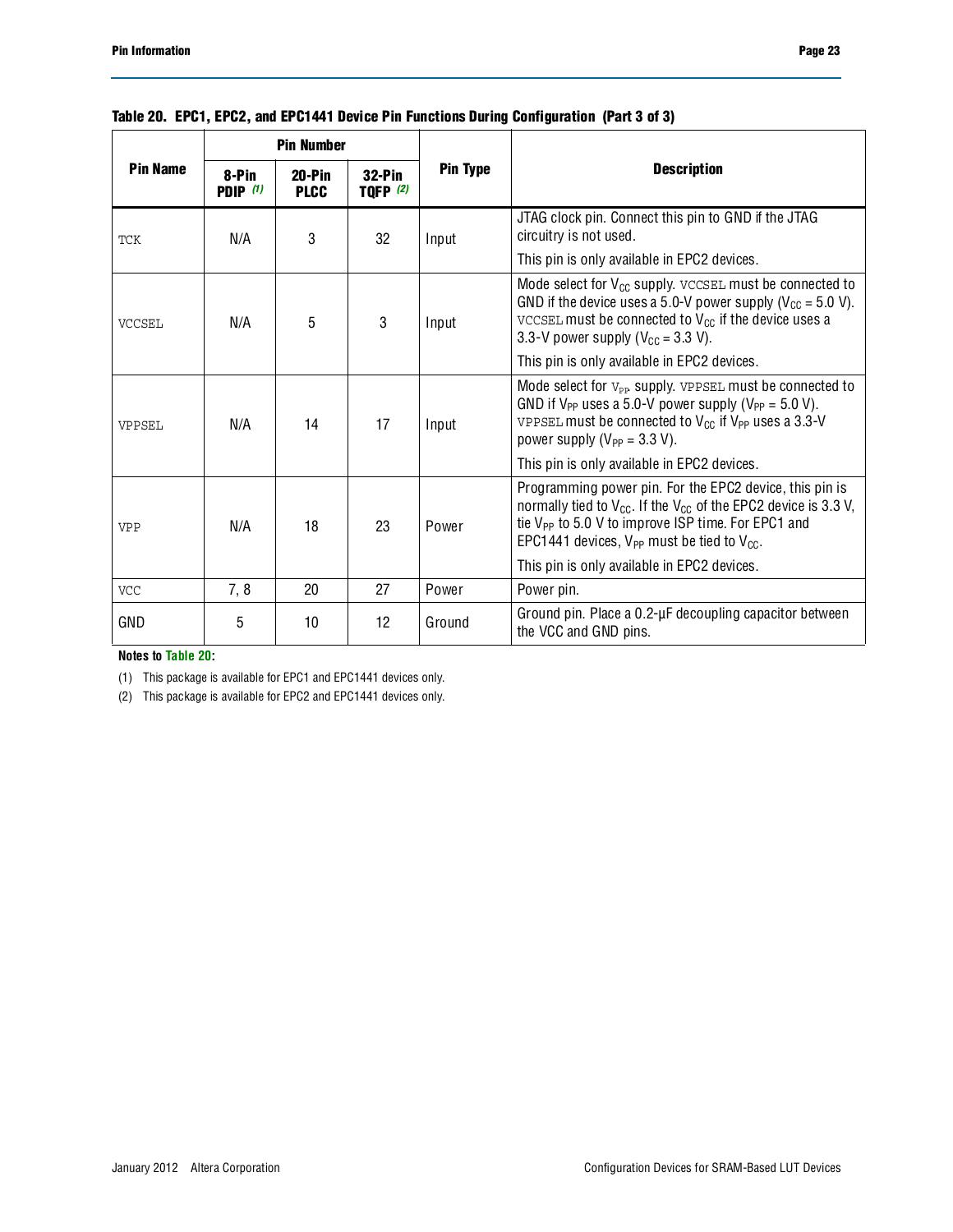# **Package**

[Figure 6](#page-23-0) and [Figure 7](#page-23-1) show the configuration device package pin-outs.

#### <span id="page-23-0"></span>**Figure 6. EPC1, EPC1064, EPC1064V, EPC1213, and EPC1441 Package Pin-Out Diagrams** *[\(1\)](#page-23-2)*



#### **Notes to [Figure](#page-23-0) 6:**

- <span id="page-23-2"></span>(1) EPC1 and EPC1441 devices are one-time programmable devices. ISP is not available in these devices.
- (2) The *n*CASC pin is available on EPC1 devices, which allows them to be cascaded. For EPC1441 devices, *n*CASC is a reserved pin and should be left unconnected.

<span id="page-23-1"></span>

For more information about package outlines and drawings, refer to the Package and

[Thermal Resistance](http://www.altera.com/support/devices/packaging/specifications/pkg-pin/spe-index.jsp) page.